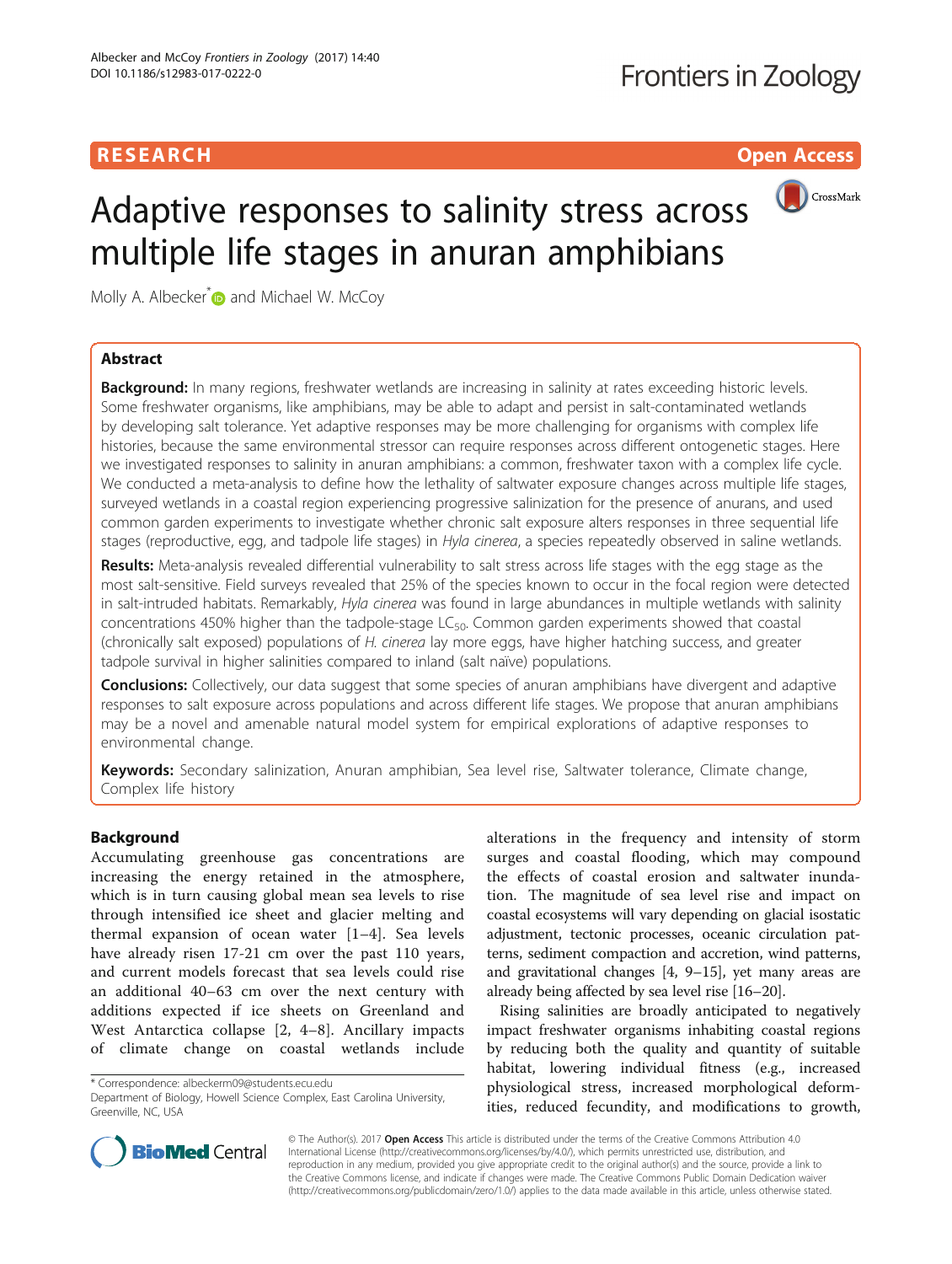development, and mortality), reducing population carrying capacity, and by altering biological interactions, disease risk, species movement, and community structure [[21](#page-13-0)–[24](#page-13-0)].

Osmoregulators require a wide variety of physiological, morphological, life historical, and behavioral traits to conserve water and expel enough excess ions to survive higher salinities. Although examples of adaptive responses across strong abiotic clines are multiplying quickly [[25](#page-13-0)–[30\]](#page-13-0), adaptive responses might be slowed by an organism's life history strategy, amount of standing genetic variation, demographic constraints (e.g., competition), or decoupling of environmental cue from response [\[31](#page-13-0)–[35\]](#page-13-0). For example, organisms with complex life cycles, such as amphibians, have different ontogenetic life stages that are typically marked by abrupt shifts in morphology, physiology, behavior, and often distinct changes in habitat use. Therefore, the same stressor may differently impact each life stage, and require multiple adaptive responses across life stages to successfully adapt to an emerging environmental stressor.

Amphibians are a classic model for exploring responses to environmental stressors such as salinity. Amphibians are widely regarded as important indicator species of wetland quality due to a life history tied to freshwater coupled with unique characteristics such as permeable skin, an inability to concentrate and excrete excess salts, and poor dispersal capabilities [[36](#page-13-0)–[39](#page-13-0)]. Additionally, amphibians comprise a significant proportion of the vertebrate biomass in wetland ecosystems [[40, 41](#page-13-0)] and have been classified by the IUCN as "climate change susceptible" [\[23](#page-13-0)]. Most amphibians are obligatorily aquatic throughout the egg and larval period and become semi-terrestrial upon metamorphosis. Depending on the species, amphibians typically return to water as adults to breed or rehydrate.

A recent review identified ca. 140 anuran amphibian species that have been observed in saline habitats (ranging from tidal mangrove swamps to inland freshwater habitats contaminated with road deicing salts). Yet these species represent only 2% of all known species [[38, 39](#page-13-0)], supporting the widely held belief that anurans are a generally salt-sensitive, freshwater order. A few notable species of amphibians such as Fejervarya cancrivora and Bufo viridis are known to tolerate brackish conditions [[38, 39, 42](#page-13-0)–[46\]](#page-13-0), but these species still require freshwater habitats to complete their life cycles suggesting differential vulnerability to salt exposure across life stages even in specialist salt-tolerant species [[47](#page-13-0)–[50](#page-13-0)].

In addition to field observations, there are many published studies that experimentally explore embryonic, tadpole, or adult responses to salt stress. These studies typically evaluate how saltwater impacts anuran survivorship and behavior in a single life stage, and in doing so, provide indispensable and informative data on expected responses across a range of salinities. Hopkins and Brodie published an extensive review of saltwater tolerance in amphibians [[39](#page-13-0)], which provides a useful framework to better understand and predict how salinization affects anuran populations. Yet the data contained in these studies has not yet been coalesced to precisely quantify how salt tolerance changes across different life stages. Moreover, to best predict how anurans will respond to progressively increasing salinities, we not only need to define how salinity affects each life stage, but also how labile salt-tolerant responses are across populations.

In this study, we use multiple, complementary strategies to evaluate salt sensitivity in anurans generally, and substitute space for time to explore whether populations that inhabit coastal wetlands with a history of increasing salt exposure demonstrate adaptive responses across multiple life stages. First, we conducted a meta-analysis to establish an empirically derived quantitative framework of expected survivorship following exposure to saltwater in anuran amphibians for different life stages. Second, we performed a field survey of brackish and freshwater wetlands to describe and characterize amphibian distributions along a salt gradient in a coastal location predicted to be among the most impacted by sea level rise. Third, we substitute space for time in common garden experiments to investigate how exposure to saltwater across life stages differs among chronically salt-exposed (coastal) and salt-naïve (inland) anuran populations.

We focus on reproductive behaviors, egg hatching patterns, and post-hatching tadpole survival for our common garden experiments. During breeding events, male frogs amplex females and then she will transport the male to assess potential egg laying sites. Females of some species are highly discriminatory and choose among oviposition sites to avoid a variety of biotic and abiotic stressors [\[51](#page-13-0), [52](#page-13-0)]. Oviposition site choice behaviors are under strong selection because her choice can considerably impact offspring survival and performance by affecting fertilization success, mortality risk to offspring, as well as resource availability to offspring [[46](#page-13-0), [51](#page-13-0)–[55](#page-13-0)]. After eggs have been deposited, developing clutches are vulnerable to aquatic contaminants because frog eggs are enclosed by a permeable, jelly coat and lack a hard, protective shell [[56](#page-13-0), [57\]](#page-14-0). Upon hatching, the larvae of many frog species are obligatorily aquatic and cannot survive on land until the completion of metamorphosis. During this period, tadpoles respire and osmoregulate via gills that function similar to freshwater teleosts such that ions and salts are conserved and excess water is expelled [[58](#page-14-0)–[60](#page-14-0)]. We chose reproductive choices, embryo hatching success, and tadpole survival because these stages are key periods in the anuran life cycle that are highly vulnerable to external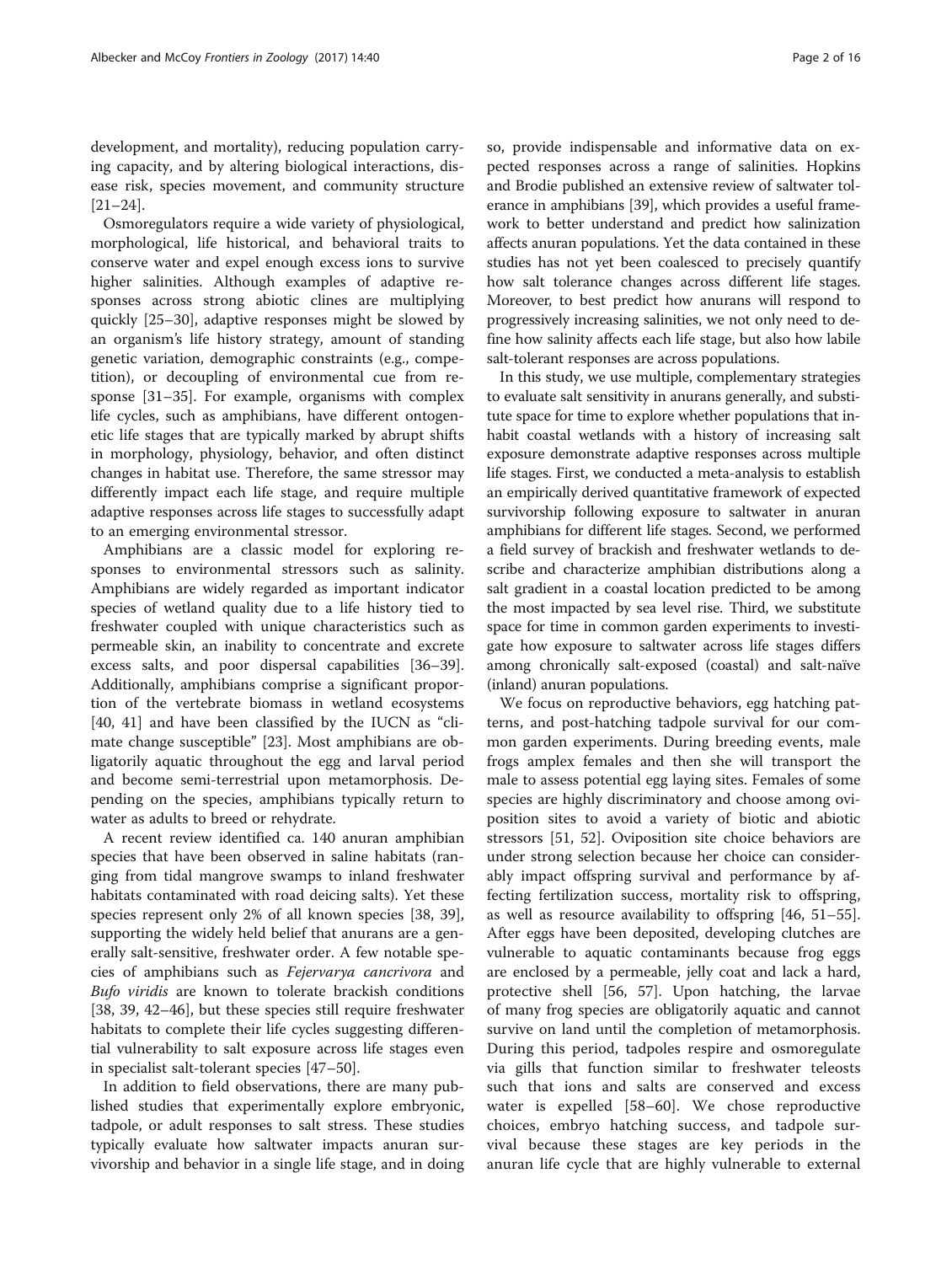stressors, including saltwater, and strongly influence individual fitness and population persistence [[46, 51](#page-13-0), [61](#page-14-0)–[65\]](#page-14-0).

## Methods

# Study location

We conducted these studies in eastern North Carolina, USA. North Carolina's coastline, barrier islands, and coastal habitats are predicted to be among the most significantly impacted by sea level rise due to the geomorphology of the Northern coastal zone (Albemarle embayment), coastal subsidence rates  $(-1 \text{ mm} \pm 0.15 \text{ mm/yr.})$ , and gently sloped coastal plains [[15](#page-13-0), [19,](#page-13-0) [66](#page-14-0)–[68\]](#page-14-0). Indeed, the North Carolina coast has already seen intensified coastal flooding, and increased saltwater intrusion into coastal lowlands and freshwater aquifers making it an important location for investigating the impacts of sea level rise and increasing salinities on coastal organisms [\[11, 19](#page-13-0), [69](#page-14-0)].

#### Meta-analysis

### Literature search

We searched Google Scholar and Scopus databases for experimental studies evaluating the survivorship of anuran amphibians after experimental exposure to saltwater. We conducted the primary, exhaustive searches on December 16–20, 2014. Literature was checked again on July 14, 2015, September 23, 2015, February 25, 2016, and February 2, 2017 to ensure recently published work was included. We used the search terms (and all combinations of ): "frog" OR "anuran" OR "amphibian" AND "saltwater" OR "salt" OR "salinity" OR "ocean" OR "NaCl" AND "mortality" OR "survivorship". Initial searches returned  $\sim$ 24,500 hits in total. These studies were further refined by scanning titles and abstracts. We excluded studies that did not mention survivorship or mortality of anurans and exposure to saltwater in the abstract. We also cross checked against the list of studies in Hopkins and Brodie's review of amphibian salt tolerance to ensure all appropriate studies were included [[39](#page-13-0)].

## Data extraction

After refining our database to 129 studies, each study was read in detail and data were extracted from the text or figures. We extracted data only on studies that experimentally and directly manipulated salt concentrations against known sample sizes (e.g., field observations and studies with incidental, non-targeted salt exposure were excluded). We used studies that exposed frogs to saltwater solutions comprised of sodium chloride (NaCl), (e.g. InstantOcean® or natural seawater) and excluded studies that exposed frogs to mixed salt solutions (e.g., mixed road salt solutions) [[70\]](#page-14-0). In studies where multiple saltwater compositions (e.g.,  $MgCl_2$ , KCl,  $CaCl_2$ )

were tested, we only used data from the trials that utilized NaCl. See Additional file [1](#page-12-0) for detailed list of studies.

We used GraphClick® software version 3.0.3 (Arizona Software) to extract estimates from published figures and graphs. We report the mean survivorship (with error) for studies containing multiple replicates across salinities. For studies that compare survivorship across replicate populations, we present global averages across all populations tested. Although two studies report intra-specific differences in saltwater tolerance across different populations (e.g., [\[45](#page-13-0), [71\]](#page-14-0)), there were too few studies available to permit a meaningful formal analysis on population level differences in saltwater tolerance across studies or species. We recorded species identity, family, life stage (tadpole, egg, or adult), experimental salinity concentrations, sample size (N), survivorship (as proportion), the standard deviation of survivorship (converted from standard error when necessary), location of the study, and length of exposure (in hours) for each study. Because different studies reported salinity using different units, we used standard conversions to transform all salinity measurements to parts per thousand (ppt).

# Field survey

## Study sites

We monitored wetlands regularly to make sure species that breed at different times could be detected. We surveyed 55 salt and freshwater wetlands in eastern North Carolina between February and September of 2014 for the presence of anuran amphibians. We included bogs, retention areas, marshes, ponds, ditches, and swamps, but excluded estuaries, sea grass beds, and other large, open water habitats. The most southern and eastern location was Cape Hatteras National Seashore and the survey extended northward to the town of Nags Head. Along this transect, we surveyed wetlands along Rodanthe, New Inlet, Bodie Island, Oregon Inlet, and Pea Island National Wildlife Refuge. We also sampled wetlands along an east to west transect spanning from the outer banks of NC, across Roanoke Island, which lies between the inner and outer banks and throughout Alligator River National Wildlife Refuge located on the Albemarle peninsula. The geographic bounds of the study area are 35°55′7″N to 35°14′7″N, and between 75°48′43″W to 75°27′27″W, excluding the Atlantic Ocean and the Pamlico, Croatan, and Roanoke sounds.

### Survey techniques

We used standard sampling methods to characterize anuran presence and relative abundance including auditory call surveys, standardized dip netting for larvae, and active searching for adults [[72](#page-14-0), [73](#page-14-0)]. Our primary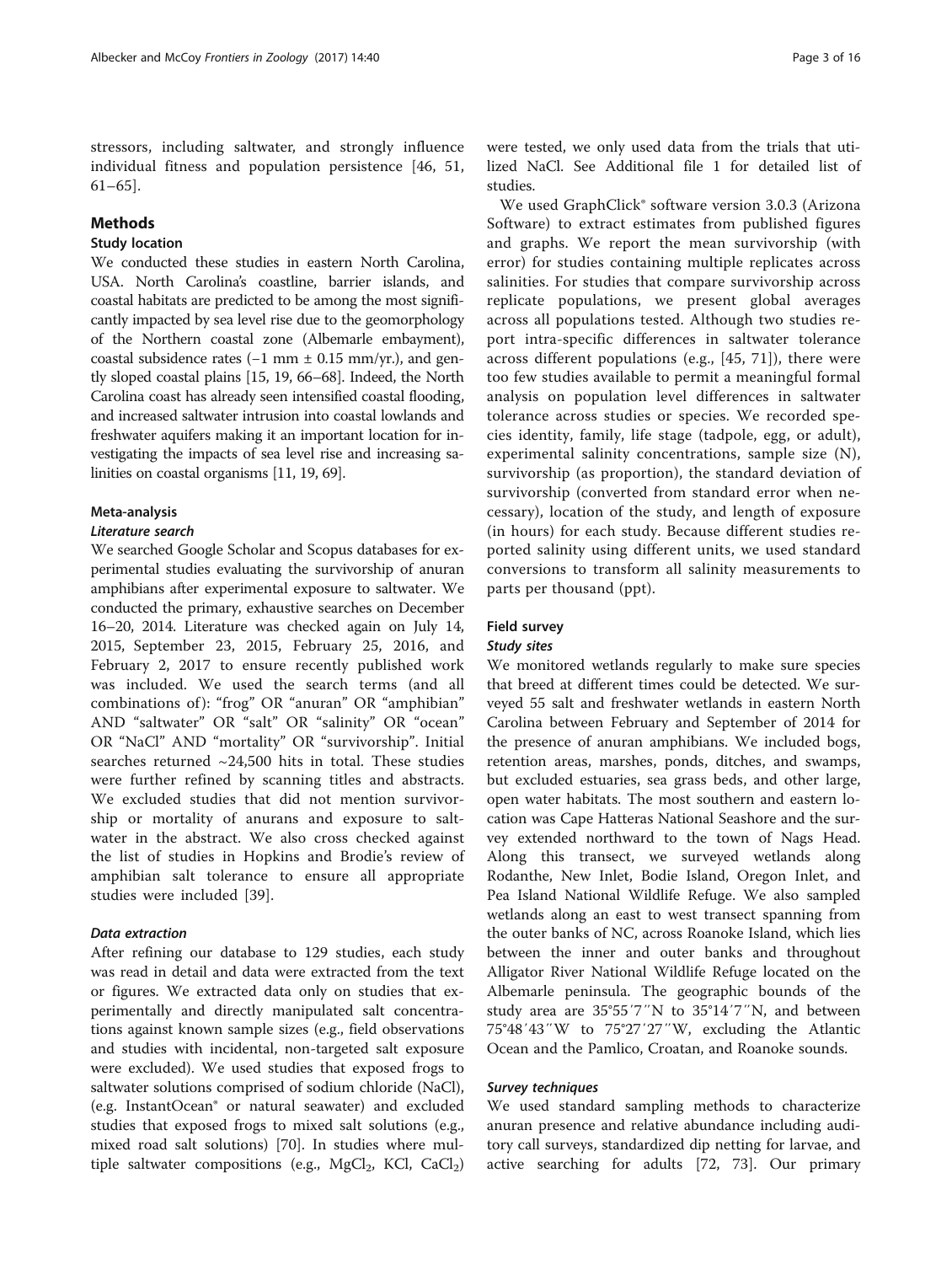approach used auditory surveys to identify and locate frog populations, as well as to determine species identities and relative abundances of the anurans present. When frogs were detected via call, the site was georeferenced using a Garmin® GPSMAP 60CSx GPS navigator (Garmin, Ltd., Olathe, KS) and salinity (in ppt) and the temperatures of the air and water were measured using YSI Professional Plus multiparameter meter (Xylem, Inc., Yellow Springs, OH). We returned the following day (auditory surveys occurred at night) to the geo-referenced sites to determine egg mass/larvae presence using fixed-effort dip netting, and visual transect surveys [\[72](#page-14-0), [73](#page-14-0)]. To ensure that we thoroughly surveyed all wetlands for the presence of amphibians (and not just wetlands with detectable choruses), we used Google Maps® and visual surveys to identify additional wetlands that were not identified using call surveys, and sampled these wetlands using visual transect surveys and dipnetting for the presence of adult and/or larval anuran species. Tuberville et al. [[74\]](#page-14-0) conducted a thorough amphibian field survey along the North Carolina coast that included Cape Hatteras and Cape Lookout National Seashore and documented the current or historic presence of 17 anuran species, and we use the results of this study as a comparison for our own observations. Notably, the Tuberville study did not record salinity of locations in which anurans were observed.

#### Common garden experiments

We used *Hyla cinerea*, the American green tree frog (average size: 3.2–5.7 cm), for each of our common garden experiments, as this species is common across the Southeastern United States and has been repeatedly documented in saltwater intruded environments [\[38](#page-13-0), [51](#page-13-0), [75, 76\]](#page-14-0). These experiments were conducted between May and August 2015. To characterize and identify how responses to saltwater differ among populations, we compared individuals from chronically salt-exposed Hyla cinerea populations (hereafter referred to as "coastal" populations) against individuals from freshwater, saltnaive Hyla cinerea populations (hereafter referred to as "inland" populations). We located coastal and inland populations via the field survey. All coastal individuals were collected from sites in which salinities remained at or above 3 ppt over the course of the breeding season, and all inland individuals were collected from populations with salinities below 1 ppt. Coastal populations and inland populations were geographically separated from one another by at least 190 km, so we assume that pairs collected from populations within these locations are sufficiently distant both geographically and environmentally to provide an accurate assessment of population-level differences produced by the different salinity of their habitats.

#### Oviposition site choice and egg hatching

We tested oviposition site choice by collecting four amplexed pairs of Hyla cinerea from either coastal or inland populations. Each pair was placed into an 18-Liter clear bin, the bottom of which was lined with six pint cups. Three of the six cups contained 400 ml tap water (0 ppt) treated with API® Tap Water Conditioner (Chalfont, PA), and the remaining cups contained 400 ml saltwater prepared by mixing treated tap water with InstantOcean Sea Salt® (Blacksburg, VA). Each bin contained a single saltwater concentration that was either 4 ppt, 6 ppt, 8 ppt, or 12 ppt. In doing so, we presented each pair with a binary choice between laying eggs in freshwater or saltwater. The four salt concentration treatments collectively comprised a single replicate (i.e., four bins = one replicate). On nights when multiple replicates were conducted, each replicate was arranged in a spatial block at the site of collection.

Bins were left in situ overnight to allow pairs to complete breeding. The following morning, adult frogs were released, lids fastened to each cup, and bins were transported to the laboratory. Each cup was individually photographed, the salinity measured, and then monitored for hatching. Eggs hatched after 72–96 h, defined as the point in which individuals were no longer retained in egg matrix and have functional gills (Gosner stage 20 [[77\]](#page-14-0)). Hatchlings were counted and recorded.

#### Tadpole survivorship

To determine the effects of salinity on tadpole survival, we utilized the individuals hatched from eggs laid in freshwater during the previous oviposition experiments. Hatchlings were held in the laboratory that was maintained at 26.67 °C ( $\sim$ 80 °F) and allowed to develop until reaching Gosner stage 25 (approximately 5 days) [\[77](#page-14-0)]. Several studies have indicated that acclimatizing anurans to elevated salinities reduces mortality [[50](#page-13-0), [52](#page-13-0), [78](#page-14-0)], and natural salinity fluctuations typically do not exceed +/− 2 ppt per day, excluding an extreme event such as storm surge or flooding event. Therefore, to best mimic natural conditions and quantify survival, tadpoles were gradually acclimatized to a specified target salinity over 6 days. We chose five target salinities, 0.5 ppt, 4 ppt, 6 ppt, 8 ppt, and 12 ppt, which are representative of natural salinities observed in coastal wetlands. Freshwater treatments (0.5 ppt) were maintained at 0.5 ppt throughout the six-day acclimatization period. The 4 ppt treatments were raised by 0.67 ppt per day, 6 ppt treatments were raised by 1 ppt per day, 8 ppt treatments raised by 1.33 ppt per day, and 12 ppt treatments were raised by 2 ppt per day, with final target salinities reached on day 6.

We divided each clutch into five groups of fifty tadpoles, which were then randomly assigned to one of the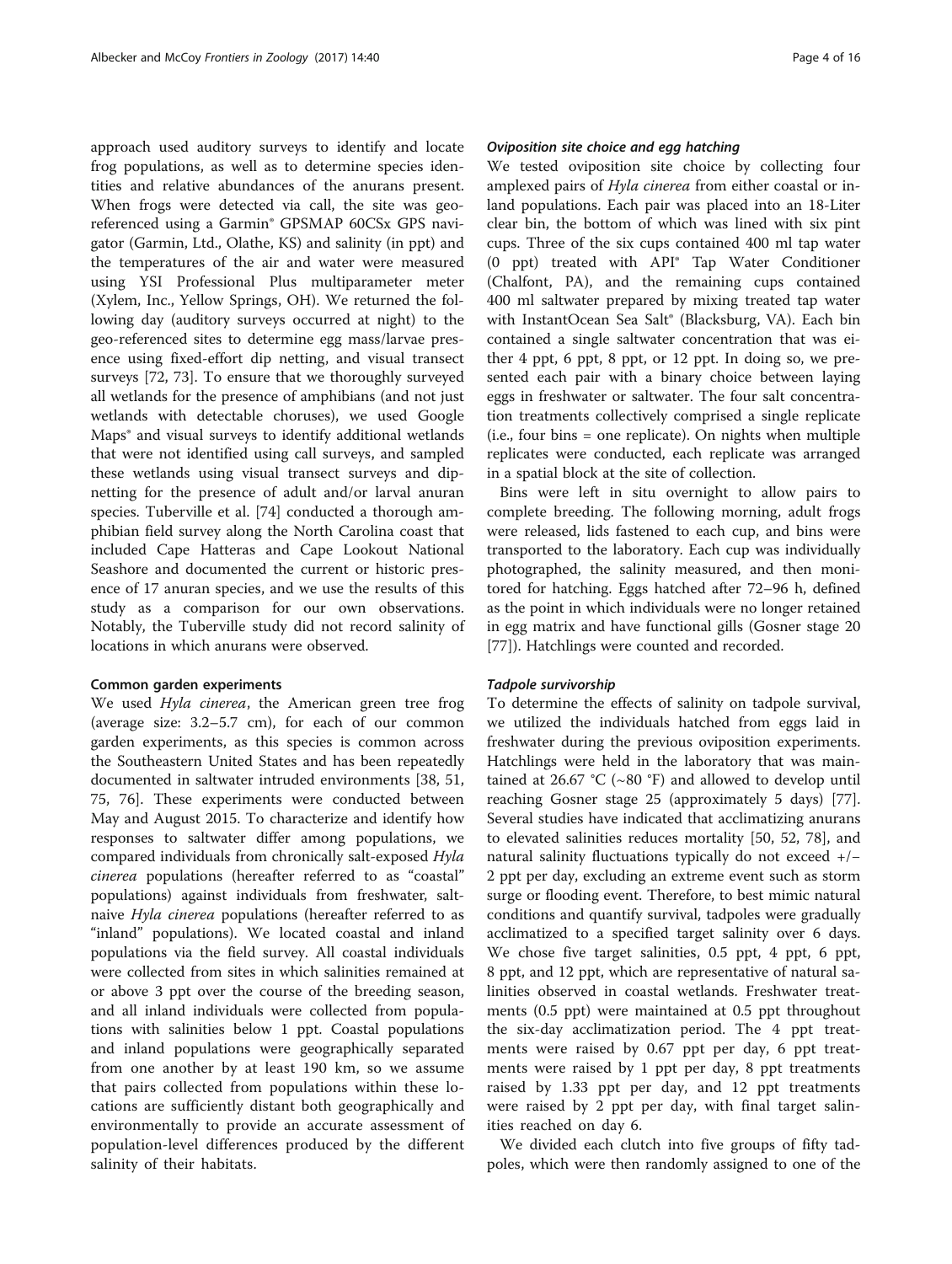five salinity treatments, replicated 8 times for each location. Each clutch divided into five groups comprised a single replicate block to account for potential parental effects. Groups of tadpoles were placed into 350 mL glass containers containing 300 mL of treated tap water (treated with API® Tap Water Conditioner (Chalfont, PA)) within a laboratory with 12-h light/dark cycle. After acclimatizing overnight, salinity was increased incrementally each day according to treatment. Prior to water changes each day, tadpole mortality in each cup was assessed and recorded, and deceased individuals were removed. Tadpoles were fed 0.01 g of Spirulina fish food flakes (Ocean Star International, Coral Springs, FL) each day following the water change. To perform water changes, tadpoles were carefully poured into a small holding container and returned after 300 mL of new, treated water with experimentally raised saltwater concentrations (InstantOcean Sea Salt® (Blacksburg, VA)) was poured into glass containers.

#### Statistical analyses

We use a Bayesian approach to analyze our data. For all statistical analyses we used JAGS interfaced with the R statistical programming environment, version 3.2.3 [[79](#page-14-0)] via "R2jags" [\[80](#page-14-0)], "rjags" [\[81](#page-14-0)], and "coda" [\[82](#page-14-0)] packages. For each analysis, we ran 5000 iterations of three separate Markov Chain Monte Carlo (MCMC) chains with starting values that varied by an order of magnitude, each with a burn in of 2500 unless otherwise specified [[83\]](#page-14-0). We used Gelman-Rubin diagnostics to assess model convergence in each analysis [[83](#page-14-0)].

#### Meta-analysis

To estimate the probability of survival in saltwater for each life stage across anuran taxa and across salinities, we tested how increasing salinity affects anuran survivorship across clades for each life stage (e.g., egg, larvae, adult). We did not use phylogenetically corrected data because a recent review of all instances of amphibians in saline environments revealed no phylogenetic signal [\[39](#page-13-0)] and we detected no signal of phylogeny in the unexplained deviance from our analysis. We performed a Bayesian beta regression with an uninformative (relatively flat; mean = 0, std. dev. = 0.001) Gaussian prior. We chose the beta distribution because the data extracted for the meta-analysis were often only reported as "proportion survived" or "proportion killed" and lacked the necessary information (e.g., sample sizes and replicate numbers) required to back-calculate starting densities. In this analysis, survivorship and salinity were considered fixed effects, with individual studies treated as random effects.

### Field survey

We utilized the posterior distribution from the metaanalysis of all anuran species to predict the probability of anuran survivorship across several salinities including the salinities where we observed coastal Hyla cinerea during field surveys. Specifically, we generated a survival curve (with uncertainty) across salinities ranging from 1 ppt (freshwater) up to 40 ppt, and estimated the expected probability and credible intervals for finding frogs in sites with salinity concentrations we found in our field observations. Although 40 ppt exceeds the salinity of natural seawater (35 ppt), Gordon and colleagues observed Fejervarya cancrivora tadpoles in 39 ppt water in 1961 [\[48\]](#page-13-0). While this particular observation was not included in our meta-analysis due to its non-experimental nature, we wanted to ensure that all possible salinities were considered in our meta-analysis.

#### Common garden experiments

We used ImageJ<sup>®</sup> software to quantify the number of eggs that were laid in each cup. Briefly, photograph files for each container were imported and changed to 8-bit images. The image background was subtracted, images were made binary, and files were converted to a mask. To separate groups of eggs that were clumped together, we used the watershed feature to demarcate individual egg boundaries. Outputs were visually inspected to ensure that all eggs were included and correctly counted.

We ran two-stage tests for both oviposition site-choice and hatching data. In the first step, we analyzed the data in binary form to ask if the probability of egg deposition or hatching changed as a function of the interaction between source population (e.g., coastal vs. inland) and salinity. In the second step, given that egg deposition or hatching occurred (i.e., excluding all cups in which zero eggs were laid or hatched), we analyzed the proportion of eggs deposited into freshwater and the proportion of offspring hatched as a function of the interaction between source population and salinity. These dual approaches answer distinct but complementary questions. Regarding oviposition, the first test asks if the probability of depositing eggs into saltwater or freshwater reflects a choice between salinities, while the second test reveals how parental investment differs according to salinity. Regarding hatching, the first test uncovers differences in the probability of complete loss due to salinity, while the second test reveals thresholds of sensitivity to salt.

To test the probability of oviposition, we ran Bernoulli regression to test for a relationship between egg presence or absence according to salinity and location (step one above). To test whether there were differences in investment (step two above), we ran a binomial regression to examine whether salinity and location affected the proportion of eggs deposited by a female into saltier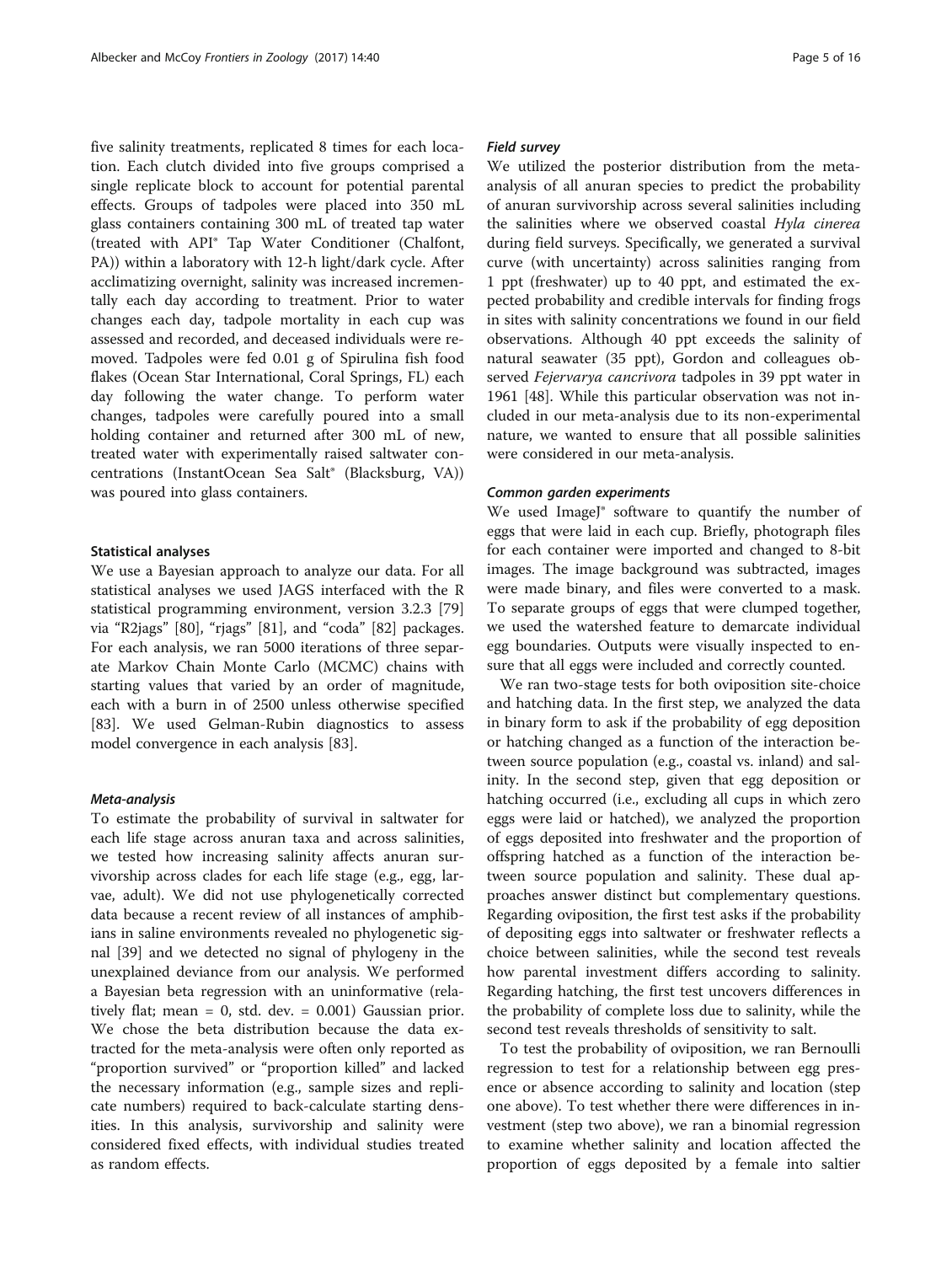<span id="page-5-0"></span>water. For both of these analyses, we used uninformative Gaussian priors (mean = zero and precision as a decaying power function with exponent =  $-2$ ). To test the probability of hatching and proportion that hatched, we use informed priors based on the posterior distribution produced by the egg stage meta-analysis. Similar to the oviposition analyses, we ran Bernoulli regression to determine the relationship between egg hatching and salinity and location. We then used a binomial regression to analyze differences in the proportion of eggs that hatched in each salinity and location. Each of these four models considers salinity and location (e.g., coastal or inland) as fixed effects with "bin" nested in location as a random effect to account for parental effects [\[84\]](#page-14-0).

#### Tadpole survivorship

To quantify how salinity, location, and time (e.g., day) affect tadpole survivorship, we used a binomial regression with informed priors based on the posterior distribution produced by the tadpole stage meta-analysis. This model considers salinity and location (e.g., coastal or inland) as fixed effects with "clutch" included as a random effect to account for sibship [\[84](#page-14-0)]. For this analysis we ran four separate MCMC chains with 50,000 iterations, each with a burn in of 25,000 [\[83](#page-14-0)].

### Results

## Meta-analysis

### Effects of salt on amphibian survivorship

We utilized data from 39 papers published between 1961 to early 2017 (see Additional file [1](#page-12-0) for detailed information). Overall, the literature uniformly demonstrates that increasing saltwater concentrations lowers anuran survivorship across all three life-stages (Fig. 1). We found that across all studies included in this analysis, the lethal concentration of saltwater required to impose 50% mortality  $(LC_{50})$  to anuran amphibian eggs is 4.15 ppt (95% Bayesian credible interval [BCI] = 2.25 to 6.25 ppt). The  $LC_{50}$  for larval anurans is 5.5 ppt  $(4.24-6.65$  ppt BCI), while the LC<sub>50</sub> for adults is 9.0 ppt (0–19.9 ppt BCI).

# Field surveys

# Species presence

In coastal freshwater habitats  $(3$  ppt) with no connection to saltwater influence (e.g., municipal retention ponds), we documented the regular presence of 16 of the 17 anuran species found in the Tuberville study including Hyla cinerea, Hyla chrysoscelis, Hyla squirella, Hyla femoralis, Anaxyrus fowleri, Anaxyrus quercicus, Anaxyrus terrestris, Lithobates sphenocephalus, Lithobates clamitans, Lithobates virgatipes, Lithobates catesbeianus, Gastrophryne carolinensis, Pseudacris ocularis, Pseudacris crucifer, and Acris gryllus. We did not detect



#### Relative abundance

In general, we noted that relative abundances of all species (except Hyla cinerea) declined as wetlands grew more saline. Hyla cinerea demonstrated unique distribution patterns along North Carolina's coast as the most abundant species found within salt-invaded habitats along both the inner and outer banks. Notably, in some locations we observed that the relative abundance of Hyla cinerea actually increased with increasing salinity, a pattern not shared with any of the other species found in salt-invaded wetlands. We collected early and late stage Hyla cinerea tadpoles, metamorphs (between Gosner stages 31–39 [[77\]](#page-14-0)), and adults from multiple locations including from ponds and marshes with 3.9 ppt, 8.3 ppt, 11 ppt, 16.8 ppt, and 23.4 ppt water.

#### Probability of field findings

Using the posterior probability distributions from our meta-analysis we examined the relative probability of finding frogs in the observed salinities: 3.9 ppt, 8.3 ppt,

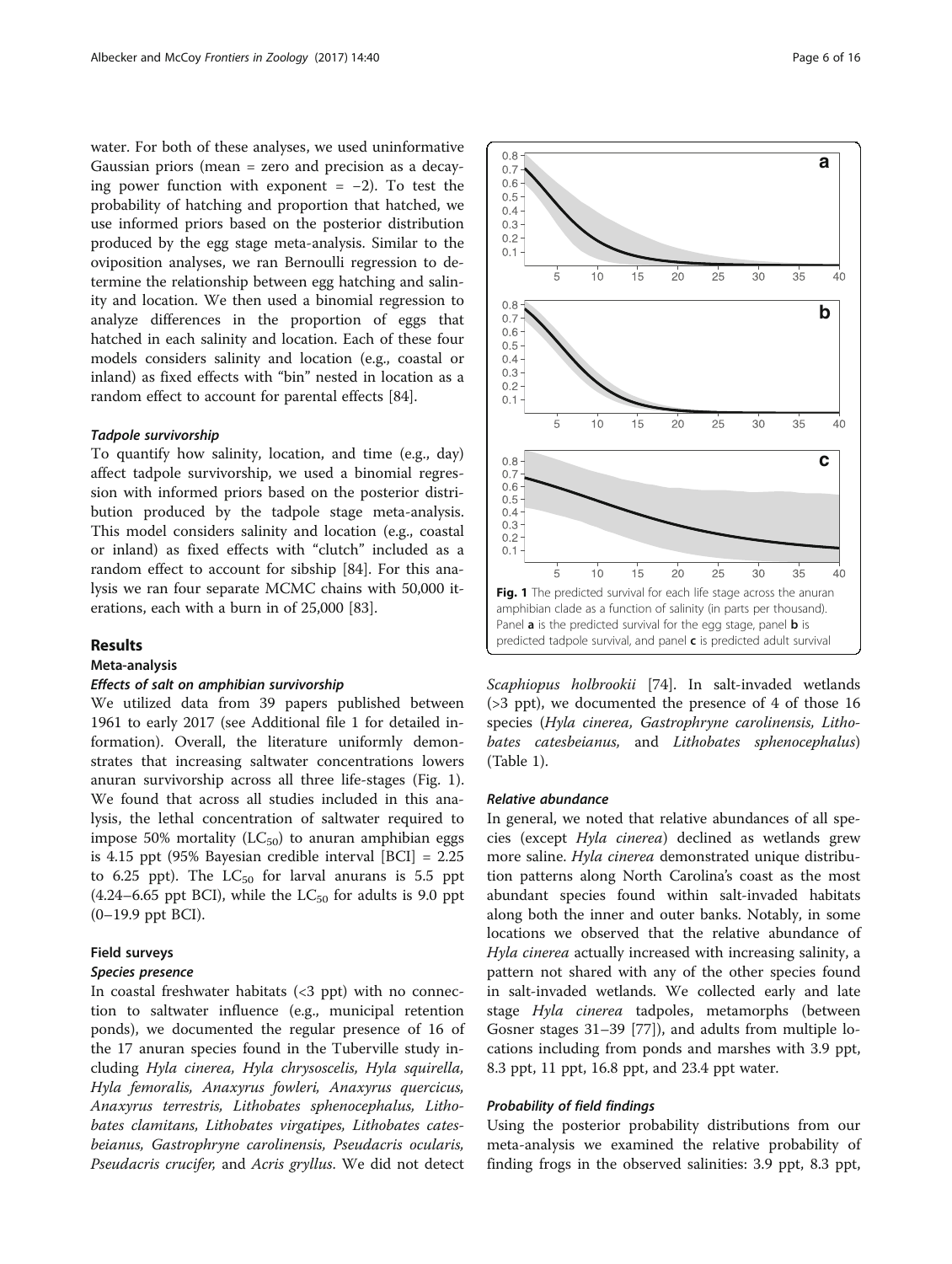| Species                   | Highest Salinity Observed | Occurrence | Location                        |
|---------------------------|---------------------------|------------|---------------------------------|
| Lithobates sphenocephalus | 1 ppt                     | Abundant   | Alligator River NWR             |
| Hyla cinerea              | 23.4 ppt                  | Abundant   | Cape Hatteras National Seashore |
| Gastrophryne carolinensis | $3.9$ ppt                 | Abundant   | Alligator River NWR             |
| Lithobates catesbeianus   | $6.2$ ppt                 | Rare       | Pea Island NWR                  |

<span id="page-6-0"></span>Table 1 The location and identity of the four anuran species observed in coastal, salt-invaded wetlands along with the highest salinity in which each species was observed

11 ppt, 16.8 ppt, and 23.4 ppt saltwater. The expected probability of survival for an individual anuran following exposure to a 3.9 ppt saltwater solution during the egg stage is 0.52 (0.39–0.66 95% BCI), 0.60 (0.51–0.68 BCI) for larval anurans, and 0.62 (0.39–0.84 BCI) for adults. The probability of survival in 8.3 ppt water for eggs is 0.25 (0.09–0.45 BCI), 0.32 (0.23–0.39 BCI) for larvae, and 0.53 (0.32–0.74 BCI) for adult frogs. At 11 ppt, the survivorship for eggs is 0.15 (0.03–0.35 BCI), larval survivorship is 0.18 (0.12–0.25 BCI), with adult survivorship predicted at 0.46 (0.25–0.70 BCI). Wetlands at 16.8 ppt have 0.04 (0.002– 0.19 BCI) expected egg survivorship, 0.04 (0.02–0.07 BCI) expected larval survivorship, and 0.35 (0.13–0.61 BCI) expected adult survivorship. In 23.4 ppt wetlands, 0.01 (0.00–0.008 BCI) eggs are expected to survive, larval survivorship is 0.01 (0.002–0.02 BCI), and expected adult survivorship is 0.25 (0.05–0.57 BCI) (Table 2).

### Common garden experiments

The oviposition site choice experiment utilized Hyla cinerea pairs collected from three geographically discrete populations from inland and coastal locations in eastern North Carolina. The subsequent egg hatching and tadpole survivorship experiments utilized the offspring of the collected pairs. For the coastal locations, we sampled three discrete populations along the inner and outer banks of North Carolina. We collected 1 replicate from a population near New Inlet bridge (35°41′11.5″ N, 75°29′03.92″W), 1 replicate from Coastal Studies

Institute on Roanoke Island (35°52′26.14″ N, 75°39′ 38.54″ W), and 2 replicates from Point Peter Road, Alligator River National Wildlife Refuge (35°46′13.1″ N, 75°44′30.1″ W). These populations are separated by the Croatan and/or Roanoke Sounds. For the inland locations, we sampled three discrete populations around Greenville, North Carolina. Specifically, we collected 1 replicate from a population near MacGregor Downs Road (35°37′15.8″ N, 77°26′45.29″ W), 1 replicate along Pactolus Highway (35°37′18.9″ N, 77°20′43.8″ W), and 2 replicates from a retention pond on 10th street (35°35′26.49″ N, 77°19′09.89″ W). Each inland population is at least 5 km apart from other populations with the Tar river and multiple highways between populations.

#### Oviposition site choice

We conducted four replicates in coastal and inland locations. Pairs successfully bred in every bin except one that contained a coastal pair. On average, females laid 1363 eggs (minimum = 713 eggs, maximum = 3039 eggs) per bin. We found that location (e.g., coastal vs. inland) and salinity both affected the probability that a female will lay her eggs in a particular pool (Fig. [2](#page-7-0)). As salinity increased, pairs from inland populations were less likely to deposit eggs in salinized water, while coastal females maintained a high probability of laying eggs in the higher salinity treatments (Fig. [2](#page-7-0)). For example, in the lower salinity treatments (4 ppt), females showed no

Table 2 Predicted survivorship (and Bayesian Credible Intervals) of anurans in various salinities based on the findings of the metaanalysis (Fig. [1](#page-5-0)). Each salinity concentration represents the salinity of a wetland in which frogs were observed along North Carolina's coast

| Salinity (ppt) in which | Predicted Egg Survivorship | Predicted Larval Survivorship | Predicted Adult Survivorship |
|-------------------------|----------------------------|-------------------------------|------------------------------|
| anurans were observed:  | $(+95% BCIs)$              | $(+95% BCIs)$                 | (+95% BCls)                  |
| 3.9                     | 0.52                       | 0.60                          | 0.62                         |
|                         | $(0.39 - 0.66)$            | $(0.51 - 0.68)$               | $(0.39 - 0.84)$              |
| 8.3                     | 0.25                       | 0.32                          | 0.53                         |
|                         | $(0.09 - 0.45)$            | $(0.23 - 0.39)$               | $(0.32 - 0.74)$              |
| 11                      | 0.15                       | 0.18                          | 0.46                         |
|                         | $(0.03 - 0.35)$            | $(0.12 - 0.25)$               | $(0.25 - 0.70)$              |
| 16.9                    | 0.04                       | 0.04                          | 0.35                         |
|                         | $(0.002 - 0.19)$           | $(0.02 - 0.07)$               | $(0.13 - 0.61)$              |
| 23.4                    | 0.01                       | 0.01                          | 0.25                         |
|                         | $(0.00 - 0.008)$           | $(0.002 - 0.02)$              | $(0.05 - 0.57)$              |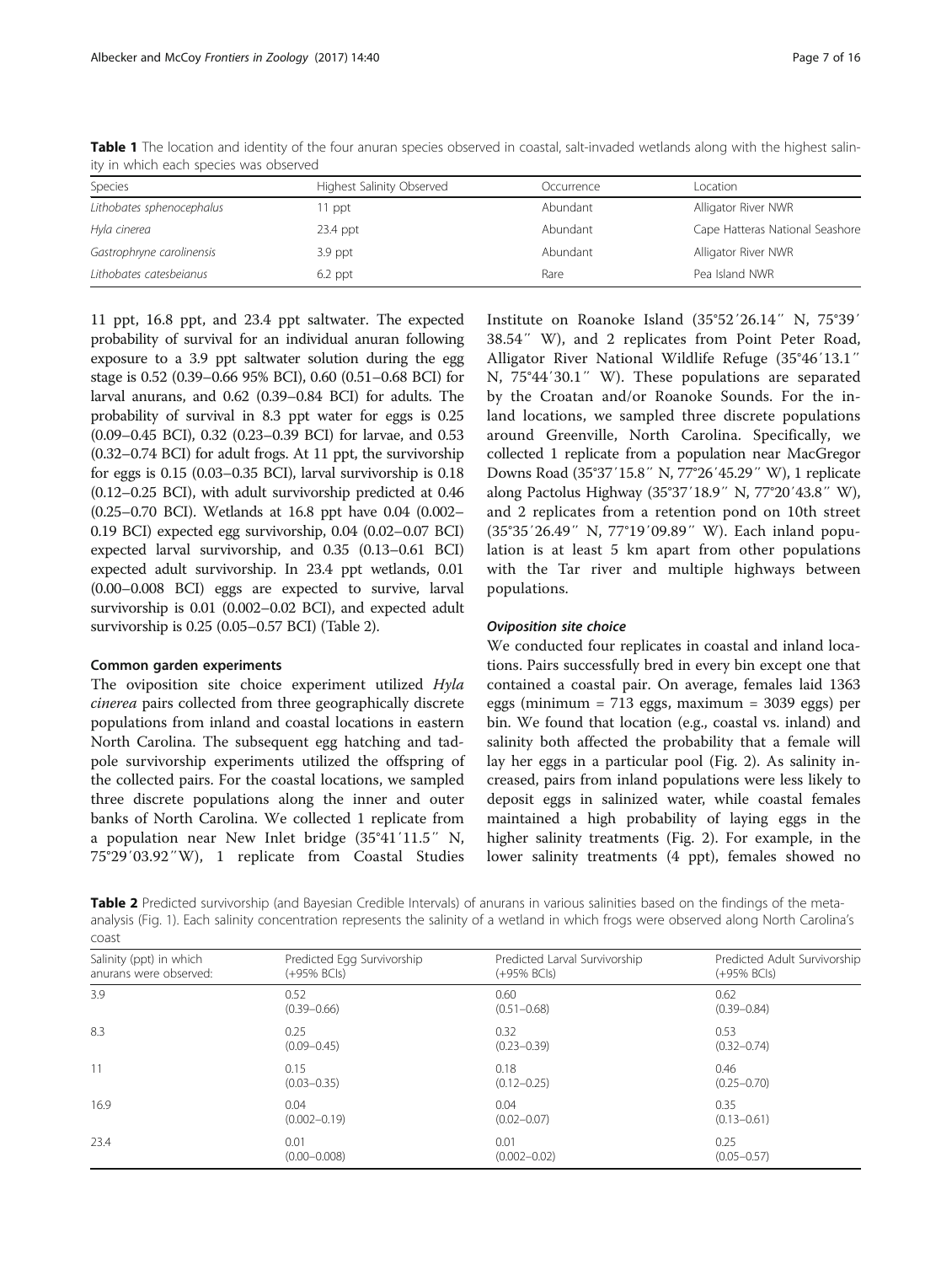<span id="page-7-0"></span>

divergence with inland females having 0.87 (0.85–0.91 BCI) probability of laying any eggs in the 4 ppt water, and coastal females having 0.84 (0.81–0.88 BCI) probability of laying eggs. Yet in the higher salinity treatments in which females chose between fresh or 12 ppt water, inland females had a 0.51 (0.41–0.61 BCI) probability of laying any eggs into 12 ppt water, while coastal females exhibited 0.91 (0.88–0.96 BCI) probability of laying eggs. Source population and salinity both affected the proportion of eggs laid in freshwater (Fig. 3). Pairs from both locations tended to lay the majority of their eggs into freshwater as salinity increased, but at 12 ppt, pairs from inland populations laid only 6% (0.04–0.07 BCI) into the saline water, while coastal pairs laid 16% (0.14–0.18 BCI) of their eggs in the saline water (Fig. 3).

## Egg hatching

Salinity and source population affect the probability that any eggs would hatch out of a particular treatment (Fig. [4\)](#page-8-0). At 4 ppt, the probability that an egg sourced from inland parents would hatch is 0.31 (0.24–0.38 BCI), while the probability that an egg laid by coastal parents would hatch is 0.54 (0.47–0.61 BCI). At higher salinities (10 ppt), eggs from both populations had an exceedingly low probability of hatching (inland probability: 0.02 (0.007–0.03 BCI); coastal probability: 0.04 (0.02–0.06 BCI)) (Fig. [4](#page-8-0)). We also observed that although the proportion of eggs that hatched in 3 ppt was similar across locations (inland proportion hatched: 0.33 (0.27–0.38 BCI); coastal proportion hatched: 0.36 (0.31–0.42 BCI)), 10% (0.07–0.11 BCI) of the coastal-sourced eggs hatched

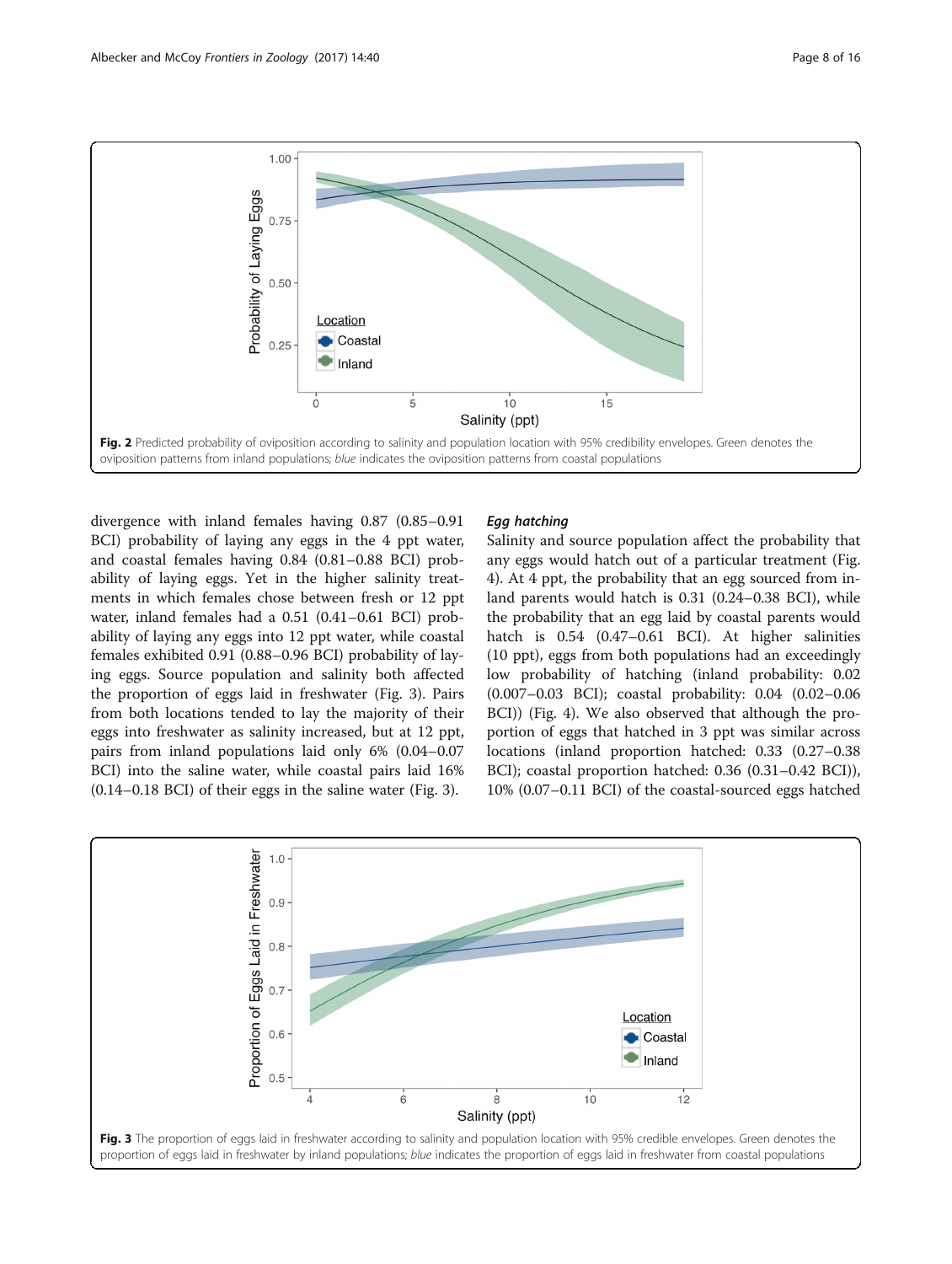<span id="page-8-0"></span>

at 6 ppt compared to 3% (0.02–0.04 BCI) of the eggs sourced from inland populations (Fig. 5).

## Tadpole survivorship

The predicted survival probability for coastal and inland Hyla cinerea tadpoles following a 6-day acclimation to freshwater (0.5 ppt) for coastal-sourced tadpoles is 0.98 (0.96–0.99 BCI) and 0.98 (0.96–0.99 BCI) for inlandsourced tadpoles (Fig. [6\)](#page-9-0). At 4 ppt, predicted survivorship for coastal offspring is 0.96 (0.92–0.98 BCI) while inland offspring survivorship is 0.97 (0.95–0.99 BCI). Survivorship in 6 ppt treatments is 0.94 (0.90–0.97 BCI) for coastal tadpoles and 0.95 (0.89–0.98 BCI) from inland tadpoles. In the 8 ppt treatments, coastal tadpoles had higher survivorship at 0.97 (0.94–0.99 BCI) than inland tadpoles at 0.84 (0.73–0.92 BCI). At 12 ppt, we

again observed higher survivorship among coastal tadpoles with 0.24 (0.14–0.39 BCI) survivorship compared to inland tadpoles with 0.09 (0.04–0.16 BCI) survivorship. The random effect standard deviation representing parental influence is 0.17. Fixed effect slope and intercept estimates are listed in Additional file [2](#page-12-0).

## **Discussion**

We are at the precipice of dramatic environmental transformation as a result of global climate change, which provides the ideal canvas for exploring organismal responses to environmental change. Wetlands in coastal zones around the globe are among those anticipated to be most severely impacted from climate change due to increased frequency and intensity of coastal storms as

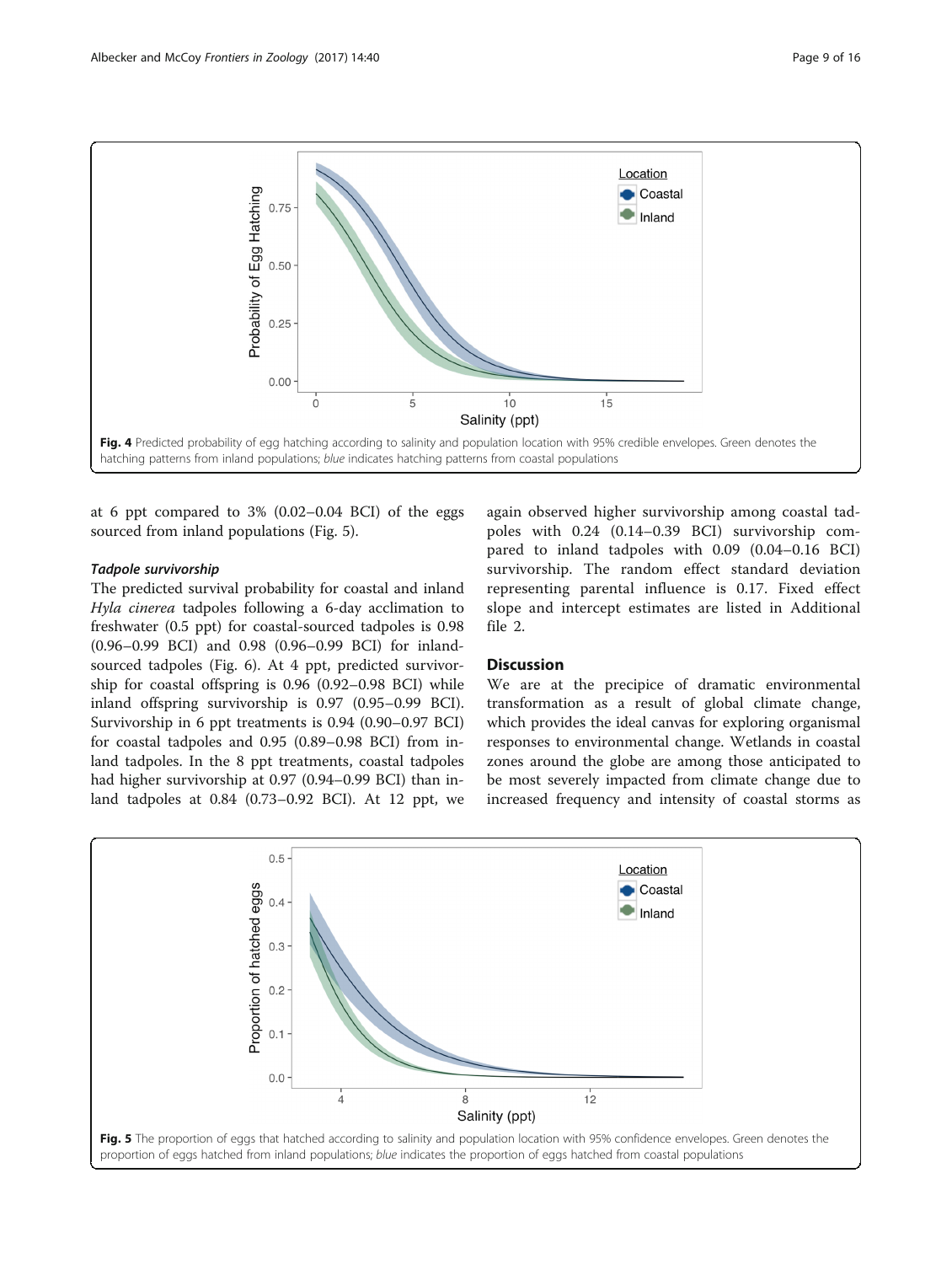<span id="page-9-0"></span>

well as increased flooding and secondary salinization from sea level rise [\[1](#page-12-0), [2](#page-13-0), [8, 19,](#page-13-0) [66, 68](#page-14-0), [85](#page-14-0)]. Yet despite the amount of cultural and research attention that climate change garners, a distressing deficiency exists in our empirical understanding of how rising salinities will impact coastal freshwater habitats and the animal communities sustained therein.

Ecological niche models aimed at understanding how environmental changes will impact affected populations typically predict that species that cannot emigrate to more suitable habitats are at risk of being locally extirpated as environmental quality degrades [[3,](#page-13-0) [86](#page-14-0)–[94](#page-14-0)]. This forecast is rational for freshwater organisms (like amphibians) that inhabit coastal wetlands given the lethal nature of osmotic stress [[91, 94](#page-14-0)–[100\]](#page-14-0). However, an important assumption inherent in most model predictions is that species either completely lack or have limited capacity to respond to environmental change – an assumption that can lead to overestimates of extinction rates or expected range contraction [\[24,](#page-13-0) [91](#page-14-0), [94, 96](#page-14-0), [98, 101](#page-14-0)–[103\]](#page-14-0). Although adaptive evolution is increasingly well appreciated as a potential source of rescue for some, it is unclear whether organisms with complex life history strategies will be able to adapt to environmental change. In amphibians, we currently lack the ability to make more informed predictions that include adaptation for two main reasons. First, we do not know how sensitivity to salt stress varies across different life stages, and second, we know little about whether salt-tolerant responses are evolutionarily labile across life stages. In this paper, we address these gaps using a variety of tools (e.g., meta-analysis, field surveys, and common-garden experiments).

### Meta-analysis and field surveys

Studies on amphibian responses to saltwater often begin with some variant of the statement, it is well accepted that frogs do not belong in saline habitats. These statements stem from long standing dogma that amphibians are not physiologically equipped to osmoregulate in non-freshwater environments. Nonetheless, we observed Lithobates catesbeieanus, Lithobates sphenocephalus, Gastrophryne carolinensis, and Hyla cinerea in brackish marshes in coastal North Carolina. These four species have been reported in brackish habitats previously [[42,](#page-13-0) [75, 104](#page-14-0)–[106\]](#page-14-0) and the recurrence of these observations draws attention to the paucity of information explaining why some species are repeatedly observed inhabiting brackish wetlands while other closely related species are absent [[39\]](#page-13-0). A particularly interesting contribution on this subject stems from our repeated field observations of abundant and thriving Hyla cinerea populations in salt marshes with salinities 450% higher than the expected larval  $LC_{50}$  concentration (as revealed by the meta-analysis). Indeed, these findings were inconceivable by the authors at the outset of the survey. While previous studies reported Hyla cinerea from saltmarshes along the Chesapeake Bay in Maryland in salinities up to 15 ppt [[104\]](#page-14-0), we found populations in salinities as high as 23 ppt, which is also the highest salinity that any North American frog species has been found to date (though Puerto Rican populations of Rhinella marina, Eleutherodactylus coqui, and Lithobates grylio come close at 20.5 ppt [\[107](#page-14-0)]).

Hopkins and Brodie (2015) recently updated Neill's 1958 review and provide a valuable and thorough review of all published observations of amphibians in saltwater [[38, 39\]](#page-13-0). In their review, Hopkins and Brodie present a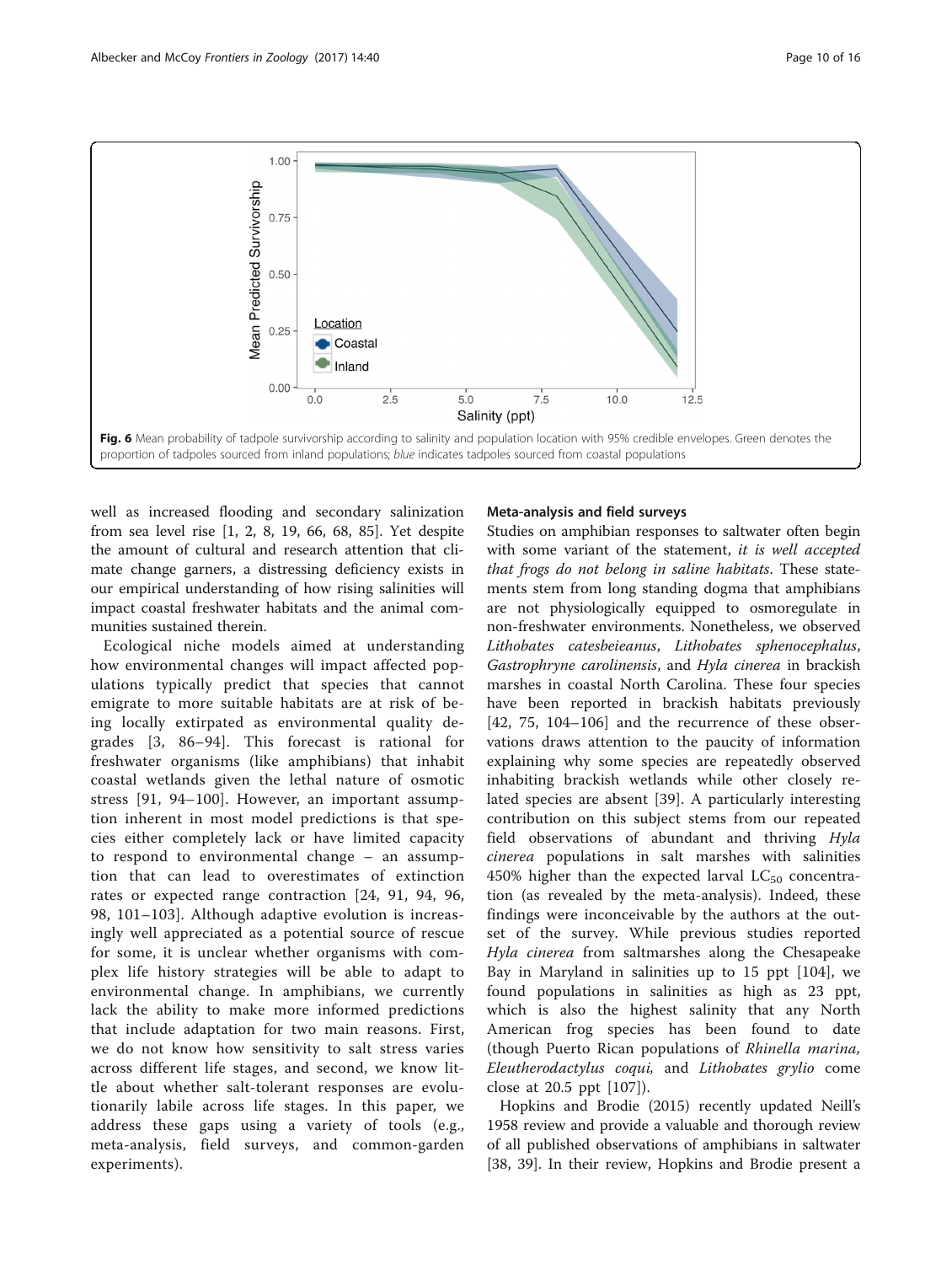range of salinity tolerances revealed by experimental and field studies and suggest that the median maximum experimental salinity that can be tolerated by anuran amphibians falls between 9 ppt–12 ppt [\[39, 48](#page-13-0), [108](#page-14-0), [109](#page-14-0)]. Our meta-analysis refines and builds upon these estimates by providing an empirically derived range of survival probability estimates for each salinity and life stage. For example, at 9 ppt we may expect around 21% of eggs to survive, 27% of larvae to survive, and 50% of adults to survive – fundamental information for managing anuran populations across landscapes affected by salinization.

The meta-analysis underlines the fact that amphibians have different abilities to persist in saline environments according to life stage. Though most studies test the effects of salt on a single life stage, our meta-analysis integrates the findings of all of these studies to better understand how salt sensitivity changes through each life stage and provides a quantitative baseline and important context for our common garden experiments and field observations of anurans in salinities as high as 66% seawater. Broadly, all studies examined in our meta-analysis demonstrate declines in survivorship as salinity increased across each life stage, our analyses, which includes studies on 35 species representing 26 different genera across 10 families. We found that eggs are the most sensitive to osmotic stress across the anuran clade, followed by the larval stage, and adults are the least susceptible. The results of the meta-analysis indicate that the lethal experimental salt concentration in which 50% mortality  $(LC_{50})$  is expected for eggs occurs at approximately 4.15 ppt for anuran eggs, 5.5 ppt for larvae, and 9.0 ppt for adults. Although the uncertainty in  $LC_{50}$  concentrations identified in the meta-analysis stems largely from differences in sample sizes (only three studies on adult frogs met our criteria for the meta-analysis), they might also reflect greater sensitivity during particular stages among species.

Embryos, for example, are expected to be more sensitive to external stressors than other stages because important developmental pathways are initiated during the early embryonic period and so perturbations at this stage may be teratogenic or fatal [[110, 111](#page-14-0)]. It has been shown that pathogens (e.g., bacteria, endoparasites, or waterborne fungi), predators, ultraviolet radiation, and toxins can all have strong effects on embryonic survival, and induce effects that carry over to affect developmental outcomes in later life stages [[57, 112](#page-14-0)–[115\]](#page-14-0). Tadpoles are also expected to be more sensitive to water quality than are adults because they are obliged to the aquatic habitat. Larvae may be more tolerant of osmotic stress than embryos if they can increase the activity or concentration of ion pumps in the gills. However, tadpoles raised in saltwater tend to have stunted developmental rates and metamorphose at smaller sizes compared to

freshwater-raised tadpoles [\[46](#page-13-0), [52,](#page-13-0) [59, 64](#page-14-0), [65,](#page-14-0) [116, 117](#page-15-0)], which can affect adult survival and reproductive success [[118\]](#page-15-0). Adults, on the other hand, are less confined to aquatic environments and thus can reduce contact with stressful habitats via behavioral avoidance or dispersal. Additionally, adults can likely physiologically tolerate a greater degree of osmotic stress and/or desiccation by increasing urea in the blood [[44,](#page-13-0) [119\]](#page-15-0), altering cellular ion or water transport [[58](#page-14-0), [59,](#page-14-0) [120, 121](#page-15-0)], or adjusting the permeability of the skin [[122](#page-15-0), [123](#page-15-0)].

## Common garden experiments

In the oviposition, hatching, and tadpole survivorship experiments, we find evidence for altered and adaptive responses to salinization across multiple life stages in Hyla cinerea. Specifically, we report differences in egg deposition patterns, hatching success, and tadpole survivorship between salt-exposed coastal and salt-naïve inland populations of North American green treefrogs (Hyla cinerea). We focus on reproductive behaviors, egg hatching, and tadpole viability because they are stages and traits that are highly vulnerable to environmental quality, and directly affect fitness and population viability [\[39, 48,](#page-13-0) [65](#page-14-0), [124](#page-15-0)–[128\]](#page-15-0). Female oviposition site selection directly affects the fitness of both the parents and the offspring, so decisions about oviposition sites should reflect an adaptive response. Therefore, we expected strong patterns of saltwater avoidance among both coastal and inland populations if salt were equally lethal to eggs and offspring from both inland and coastal populations [\[51](#page-13-0), [61](#page-14-0), [129, 130\]](#page-15-0). However, we found that coastal and inland frogs exhibited different patterns of oviposition site selection across the experimental salt gradient. Both inland and coastal pairs increasingly avoided saline water as salinity increased but inland frogs had greater response and did not deposit any eggs in salinities above  $\sim$ 12 ppt, whereas coastal pairs laid approximately 24% of their eggs in the highest salinities (Fig. [3\)](#page-7-0). Additionally, eggs laid by coastal parents have higher probabilities of hatching in higher salinities and more coastal tadpoles survive in higher salinities when compared to inland-sourced conspecifics. Our inferences are based on experiments on three coastal and three inland populations and so should be extrapolated more broadly with caution. However, collectively our results provide evidence that some coastal populations of *Hyla* cinerea are responding adaptively to saltwater exposure across multiple life stages, which is contrary to expected outcomes given the general reputation of anuran amphibians as a highly salt sensitive order. Gomez-Mestre and Tejado report similar findings in *Bufo calamita*, the Natterjack Toad, in which embryos and tadpoles from brackish populations demonstrate higher survival compared to tadpoles from inland, freshwater populations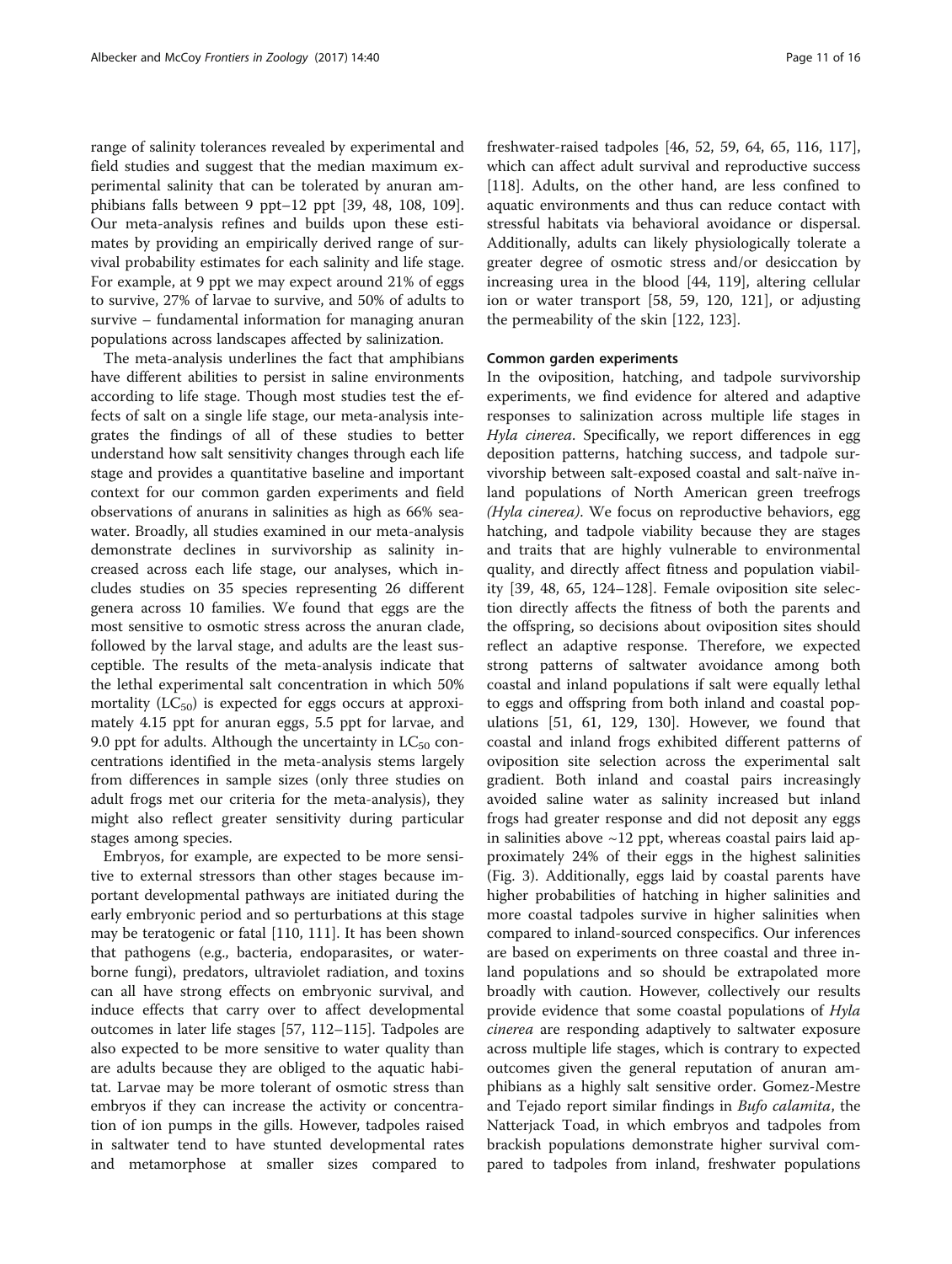[[45,](#page-13-0) [131](#page-15-0)]. Together these studies suggest that the ability to respond adaptively to saltwater exposure may be more possible than previously appreciated, and future studies may consider using comparative, commongarden approaches to not only determine how saltexposure affects various endpoints, but also whether other species also exhibit population-level differences in salt tolerance across species and life stages.

The physiological mechanisms that explain why coastal pairs have relaxed salt avoidance behaviors, higher hatching success, and higher tadpole survivorship are likely to be numerous and spread across the different life stages. In adults, coastal male Hyla cinerea may have more viable and motile sperm in saline water. A recent study examined sperm survivorship and motility in Hyla cinerea located in Charleston, South Carolina (a coastal location) and found that 4 ppt saltwater reduced ability of sperm to survive and swim, but that study did not compare coastal and inland populations [\[51](#page-13-0)]. Alternatively, adult coastal females may increase the partitioning of yolk resources into eggs, or alter the egg coat matrix to provide additional protection against osmotic stressors compared to inland eggs. In tadpoles, coastal individuals may have an increased abundance of water channels (AQPs) and ion pumps (e.g., Na<sup>+</sup>/K<sup>+</sup>-ATPase) in the gills that enhance the ability to maintain internal water and ion balance, thus improving survival. Several studies have demonstrated that exposure to saltwater can increase the quantity and activity of sodiumpotassium pumps in tadpole gills [[58](#page-14-0), [65](#page-14-0), [132](#page-15-0)]. These hypotheses remain to be tested in coastal Hyla cinerea, leaving the exact mechanisms explaining the observed patterns undefined. Moreover, the adaptive processes that produce advantageous physiological responses also remain largely unknown.

There are three possible overlapping adaptive processes that may explain the divergence in responses that we observed between coastal and inland anuran populations; local adaptation, phenotypically plastic responses, and/or maternal effects. Local adaptation occurs when populations have higher fitness in their local environmental conditions compared to populations from other environments, and our results are consistent with expected outcomes if coastal populations are becoming locally adapted to tolerate elevated salt concentrations across different life stages [[133](#page-15-0)]. Adaptive evolution is a well-appreciated process that can sustain or rescue populations facing strong selection gradients [[134](#page-15-0)–[138](#page-15-0)]. Yet several criteria must be met before local adaptation can be confirmed. "Adaptive" phenotypes must be shown to correlate positively with fitness, and the production of putatively adaptive phenotypes should be directly linked to specific environmental drivers, and studies on adaptive responses must demonstrate a genetic basis for

differences observed among populations [\[139](#page-15-0)]. Our results are consistent with the expectations of the first two criteria, but we are not yet able to deduce whether there is a genetic basis for such changes.

Phenotypic plasticity (defined here as the ability to modulate phenotype in response to environmental cues) can also produce phenotypes that appear different and adaptive, yet may be genetically indistinguishable from other populations [\[139](#page-15-0)–[141](#page-15-0)]. Because plasticity can promote adaptation, inhibit adaptation, or be the adaptive response itself, uncovering the role of phenotypic plasticity remains one of the most important challenges for understanding and predicting adaptive responses to climate change [\[31](#page-13-0)–[34](#page-13-0), [140](#page-15-0), [142](#page-15-0)–[145\]](#page-15-0). Indeed, some degree of phenotypic plasticity has been observed in nearly every trait that has been measured to date, which underlines the importance of examining the contribution of plasticity in studies of adaptive responses [[32](#page-13-0)–[34,](#page-13-0) [140, 144](#page-15-0)–[146\]](#page-15-0).

Maternal effects induced by environmental conditions experienced by the parents are also emerging as important factors that influence offspring fitness in different environments [\[147](#page-15-0), [148](#page-15-0)]. Increased prevalence of maternally affected traits are expected when the environment experienced by the mother matches the environment experienced by the offspring [[149](#page-15-0)], and in such situations, can explain up to 96% of the variation in improved offspring fitness in stressful environments [\[150](#page-15-0)].

The divergent responses that we present in this paper may be the production of either maternal effects, phenotypic plasticity, or local adaptation alone. However, some blend of these mechanisms is more likely. For example, exposure to saltwater during the ontogeny of coastal individuals may have initiated cascades of plastic responses that predisposed females from coastal populations toward salt tolerant responses. These responses may have transferred to offspring, which mixes plasticity with maternal effects. Alternatively, coastal individuals with increased ability to tolerate salt through enhanced plasticity may have been favored by selection. Presumably, selecting for more plastic individuals would gradually increase the overall amount of plasticity observed in coastal populations, which blends plasticity with genetic adaptation (*sensu* Baldwin effect) [[151\]](#page-15-0). In reality, there are a multitude of possible mechanistic combinations as plasticity, local adaptation, and maternal effects can be reciprocal processes that serve as both the product and raw material for selection and adaptation. Future research should prioritize discerning how adaptive evolution, phenotypic plasticity, and maternal effects are interwoven to produce different responses to environmental stressors especially in organisms with complex life cycles. A more complete understanding of all contributing processes will help managers identify thresholds of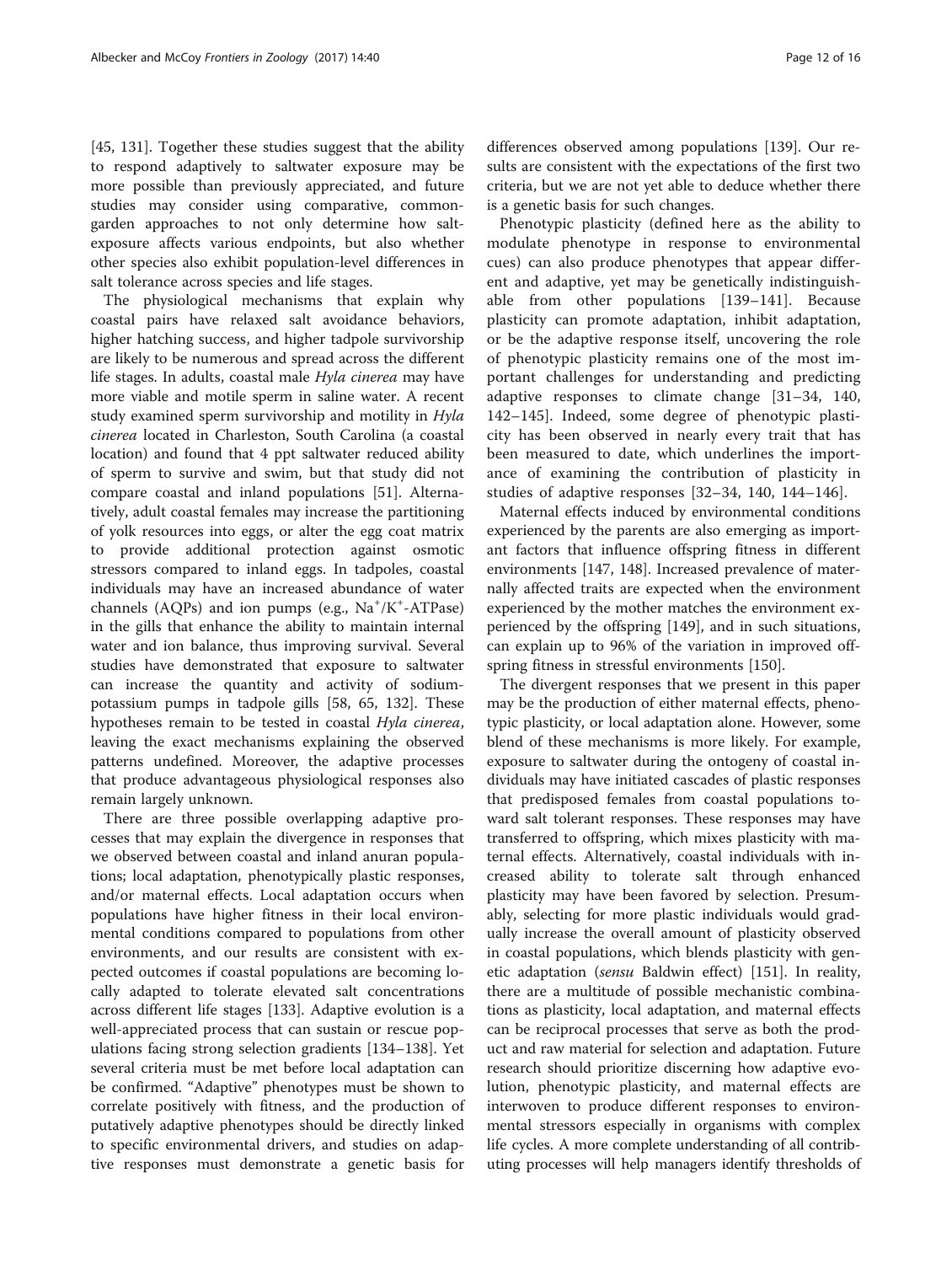<span id="page-12-0"></span>tolerance, detect vulnerable populations, and determine which organisms are likely to successfully tolerate novel stressors and persist in their environments.

Despite the consistent differences in behavior, embryo, and larval survivorship we observed between inland and coastal populations, our results indicate that all populations and life stages of Hyla cinerea (coastal and inland populations) are salt-sensitive. Frog pairs laid the majority of eggs into freshwater in all populations; saltwater negatively affected hatching rates across all populations, and saltwater reduced survivorship for both coastal and inland tadpoles. While we have focused on the degree to which these responses differed among populations as indications of adaptive responses, we believe that it should be noted that anurans on the whole, remain an osmotically sensitive group of organisms even in chronically salt-exposed populations. The continued preference for, and higher performance in, freshwater, even among coastal populations, may indicate that thresholds of saltwater tolerance exist.

# Conclusions

This study provides the following insights: First, our meta-analysis offers a quantitative baseline for salt tolerance in anurans and provides important context for future field observations and experimental studies exploring saltwater tolerance in anurans. The metaanalysis also shows that generally, anurans are saltsensitive across species and across life stages and are therefore likely to be adversely affected by progressive salinization of freshwater systems. Second, we show different sensitivities and responses to salt stress across life stages and across populations, significant information for future studies and management. Third, we provide initial evidence that despite their sensitivity, some anuran species (Hyla cinerea) have populations that are able to respond adaptively to salt stress across different life stages. Though these findings are an encouraging indication that some frog populations may persist through salinization, our results also illuminate that much more remains to be known. Key unknowns include the physiological mechanisms and adaptive processes that underlie salt tolerance in anurans, determining whether we can expect adaptive responses to match the pace and intensity of environmental change (i.e., define the limits of tolerance and rates of adaptation), and exploring the factors that govern amphibian distributions across saltinvaded landscapes (i.e., why only 4 out of the 17 possible species occur in brackish wetlands).

Testing multiple mechanistic hypotheses about adaptive processes (e.g., maternal effects, genetic evolution, and phenotypic plasticity) in ecological time in wild macro-organisms has remained an empirical challenge. Yet identifying populations with complex life cycles that demonstrate divergent responses to an environmental stressor across life stages (such as coastal frog populations adapting to saline environments) may provide unique and valuable opportunities to empirically address questions about the etiology of adaptive and nonadaptive responses, how novel adaptive phenotypes emerge, and how population and demographic dynamics interact with adaptive processes.

# Additional files

[Additional file 1:](dx.doi.org/10.1186/s12983-017-0222-0) Detailed list of studies included in the meta-analysis. (CSV 114 kb)

[Additional file 2: Table S1.](dx.doi.org/10.1186/s12983-017-0222-0) Predicted Hyla cinerea tadpole survivorship after a six-day exposure to one of five salinity concentrations, along with slope and intercept estimates, each with 95% Bayesian credible intervals (L.C.I = Lower Credible Interval, U.C.I = Upper Credible Interval) (Fig. [6\)](#page-9-0). (DOC 34 kb)

#### Acknowledgements

We thank members of McCoy lab group, K. McCoy, A. Stuckert, and J. Touchon for their thoughtful insights during the development of this work. We also extend thanks to A. Stuckert, T. McFarland and C. Thaxton for field and laboratory assistance. This manuscript was improved by helpful reviews by Gareth Hopkins and Ilaria Bernabò.

#### Funding

This work was funded by North Carolina Sea Grant (Project No. 2014-R/14- HCE-3), National Science Foundation Doctoral Dissertation Improvement Grant (#1701690) awarded to McCoy and Albecker, the Graduate Women in Science Nell Mondy Fellowship, as well as research grants from the North Carolina Herpetological Society, East Carolina University's Coastal Maritime Council, and Explorer's Club.

#### Availability of data and materials

We intend to make our code and data freely available in a public database upon publication.

#### Authors' contributions

MAA and MWM conceived the study. MAA carried out experimentation and data extraction. MAA and MWM analyzed and interpreted results, and contributed to writing the manuscript. Both authors read and approved the final manuscript.

#### Ethics approval

The protocols for the experiments were approved by East Carolina's Animal Care and Use committee (D328 and D314) and collected under North Carolina Wildlife Collection License (#16-SC00840).

#### Consent for publication

Not applicable.

#### Competing interests

The authors declare that they have no competing interest.

#### Publisher's Note

Springer Nature remains neutral with regard to jurisdictional claims in published maps and institutional affiliations.

#### Received: 15 March 2017 Accepted: 10 July 2017 Published online: 01 August 2017

#### References

1. Meehl GA, Washington WM, Collins WD, Arblaster JM, Hu A, Buja LE, Strand WG, Teng H. How much more climate change and sea level rise? Science. 2005;307:1769–72.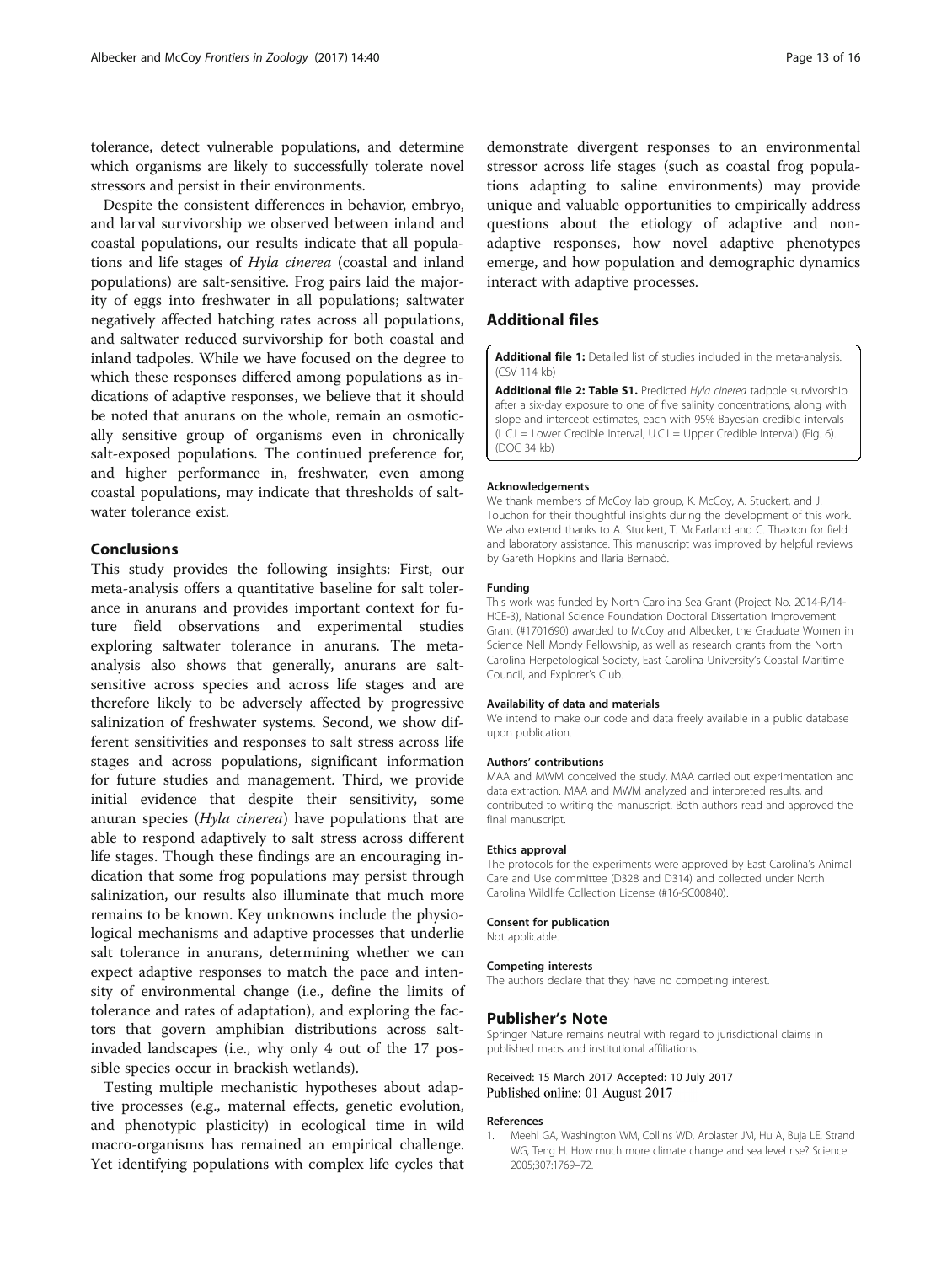- <span id="page-13-0"></span>2. Domingues CM, Church JA, White NJ, Gleckler PJ, Wijffels SE, Barker PM, Dunn JR. Improved estimates of upper-ocean warming and multi-decadal sea-level rise. Nature. 2008;453:1090–3.
- 3. Nicholls RJ, Tol RS. Impacts and responses to sea-level rise: a global analysis of the SRES scenarios over the twenty-first century. Philos Trans A Math Phys Eng Sci. 2006;364:1073–95.
- 4. Church JA, Clark PU, Cazenave A, Gregory JM, Jevrejeva S, Levermann A, Merrifield MA, Milne GA, Nerem RS, Nunn PD, et al. IPCC fifth assessment report (AR5), climate change. Phys Sci Basis. 2013;2013:1–124.
- 5. Scavia D, Field JC, Boesch DF, Buddemeier RW, Burkett V, Cayan DR, Fogarty M, Harwell MA, Howarth RW, Mason C, et al. Climate change impacts on U. S. coastal and marine ecosystems. Estuaries. 2002;25:149–64.
- 6. Senior CA, Jones RG, Lowe JA, Durman CF, Hudson D. Predictions of extreme precipitation and sea-level rise under climate change. Philos Trans A Math Phys Eng Sci. 2002;360:1301–11.
- 7. Rahmstorf S, Perrette M, Vermeer M. Testing the robustness of semiempirical sea level projections. Climate Dynam. 2012;39:861–75.
- Kemp AC, Horton BP, Donnelly JP, Mann ME, Vermeer M, Rahmstorf S. Climate related sea level variations over the past two millennia. PNAS. 2011; 108:11017–22.
- 9. DaLaune RD, Pezeshki SR. The influence of subsidence and saltwater intrustion on coastal marsh stability: Louisiana gulf coast. J Coast Res. 1994;12:77–89.
- 10. Abrams PA. Implications of dynamically variable traits for identifying, classifying, and measuring direct and indirect effects in ecological communities. Am Nat. 1995:112–34.
- 11. Michener WK, Blood ER, Bildstein KL, Brinson MM, Gardner LR. Climate change, hurricanes and tropical storms, and rising sea level in coastal wetlands. Ecol Appl. 1997;7:770–801.
- 12. Loaiciga HA. Climate change and ground water. Ann Assoc Am Geogr. 2003;93:30–41.
- 13. Day JW, Christian RR, Boesch DM, Yáñez-Arancibia A, Morris J, Twilley RR, Naylor L, Schaffner L, Stevenson C. Consequences of climate change on the Ecogeomorphology of coastal wetlands. Estuar Coasts. 2008;31:477–91.
- 14. Meyssignac B, Cazenave A. Sea level- a review of present day and recent past changes and variability. J Geodyn. 2012;58:96–109.
- 15. Williams SJ. Sea level rise implications for coastal regions. J Coast Res. 2013; 63:184–96.
- 16. Baldwin AH, Mendelssohn IA. Effects of salinity and water level on coastal marshes: an experimental test of disturbance as a catalyst for vegetation change. Aquat Bot. 1998;61:255–68.
- 17. Williams K, Ewel KC, Stumpf RP, Putz FE, Workman TW. Sea-level rise and coastal forest retreat on the west coast of florida, USA. Ecology. 1999;80: 2045–63.
- 18. Geddes NA, Mopper S. Effects of environmental salinity on vertebrate florivory and wetland communities. Nat Areas J. 2006;26:31–7.
- 19. Kopp RE, Horton BP, Kemp AC, Tebaldi C. Past and future sea-level rise along the coast of North Carolina, USA. Clim Change. 2015;132:693–707.
- 20. Knighton AD, Mills K, Woodroffe CD. Tidal-creek extension and saltwater intrusion in northern Australia. Geology. 1991;19:831–4.
- 21. Morris JT, Sundarshwar PV, Nietch CT, Kjerfve B, Cahoon DR. Responses of coastal wetlands to rising sea level. Ecology. 2002;83:2869–77.
- 22. Hamer AJ, McDonnell MJ. Amphibian ecology and conservation in the urbanising world- a review. Biol Conserv. 2008;141:2432–49.
- 23. Foden WB, Mace GM, Vié J-C, Angulo A, Butchart SHM, DeVantier L, Dublin HT, Gutsche A, Stuart SN, Turak E. Species susceptibility to climate change impacts. In: Vie J-C, Hilton-Taylor C, Stuart SN, editors. Wildlife in a changing world: an analysis of the 2008 IUCN red list of threatened species. Volume 1. Barcelona, Spain; 2009. p. 77–88.
- 24. Reed TE, Schindler DE, Waples RS. Interacting effects of phenotypic plasticity and evolution on population persistence in a changing climate. Conserv Biol. 2011;25:56–63.
- 25. Anderson JT, Perera N, Chowdhury B, Mitchell-Olds T. Microgeographic patterns of genetic divergence and adaptation across environmental gradients in Boechera stricta (Brassicaceae). Am Nat. 2015;186:S60–73.
- 26. Brady SP. Road to evolution? Local adaptation to road adjacency in an amphibian (Ambystoma maculatum). Sci Rep. 2012;2
- 27. Fraser DJ, Weir LK, Bernatchez L, Hansen MM, Taylor EB. Extent and scale of local adaptation in salmonid fishes: review and meta-analysis. Heredity. 2011;106:404–20.
- 28. Lamichhaney S, Barrio AM, Rafati N, Sundström G, Rubin C-J, Gilbert ER, Berglund J, Wetterbom A, Laikre L, Webster MT. Population-scale

sequencing reveals genetic differentiation due to local adaptation in Atlantic herring. Proc Natl Acad Sci. 2012;109:19345–50.

- 29. Mopper S, Strauss SY. Genetic structure and local adaptation in natural insect populations: effects of ecology, life history, and behavior: Springer eScience & Business Media; 2013.
- 30. Reznick DN, Ghalambor CK. The population ecology of contemporary adaptations: what empirical studies reveal about the conditions that promote adaptive evolution. Genetica. 2001;112:183–98.
- 31. Pfennig DW, Wund MA, Snell-Rood EC, Cruickshank T, Schlichting CD, Moczek AP. Phenotypic plasticity's impacts on diversification and speciation. Trends Ecol Evol. 2010;25:459–67.
- 32. Wund MA. Assessing the impacts of phenotypic plasticity on evolution. Integr Comp Biol. 2012;52:5–15.
- 33. Nonaka E, Svanbäck R, Thibert-Plante X, Englund G, Brännström Å. Mechanisms by which phenotypic plasticity affects adaptive divergence and ecological speciation. Am Nat. 2015;186:E126–43.
- 34. Hendry AP. Key questions on the role of phenotypic plasticity in ecoevolutionary dynamics. J Hered. 2015; esv060
- 35. Reed TE, Waples RS, Schindler DE, Hard JJ, Kinnison MT. Phenotypic plasticity and population viability: the importance of environmental predictability. Proc R Soc Lond B Biol Sci. 2010;277
- 36. Vitt LJ, Caldwell JP, Wilbur HM, Smith DC. Amphibians as harbingers of decay. Bioscience. 1990;40:418.
- 37. Carignan V, Villard M-A. Selecting indicator species to monitor ecological integrity: a review. Environ Monit Assess. 2002;78:45–61.
- 38. Neill WT. The occurrence of amphibians and reptiles in saltwater areas, and a bibliography. Bull Mar Sci. 1958;8:1–97.
- 39. Hopkins GR, Brodie JED. Occurrence of amphibians in saline habitats: a review and evolutionary perspective. Herpetol Monogr. 2015;29:1–27.
- 40. Gibbons JW, Winne CT, Scott DE, Willson JD, Glaudas X, Andrews KM, Todd BD, Fedewa LA, Wilkinson L, Tsaliagos RN, et al. Remarkable amphibian biomass and abundance in an isolated wetland: implications for wetland conservation. Conserv Biol. 2006;20:1457–65.
- 41. McCoy MW, Barfield M, Holt RD. Predator shadows: complex life histories as generators of spatially patterned indirect interactions across ecosystems. Oikos. 2009;118:87–100.
- 42. Christman SP. Geographic variation for salt water tolerance in the frog Rana sphenocephala. Copeia. 1974;1974:773–8.
- 43. Gibbons JW, Coker JW. Herpetofaunal colonization patterns of atlantic coast barrier islands. Am Midl Nat. 1978;99:219–33.
- 44. Balinsky JB. Adaptation of nitrogen metabolism to hyperosmotic environment in amphibia. J Exp Zool. 1981;215:335–50.
- 45. Gomez-Mestre I, Tejado M. Local adaptation of an anuran amphibian to osmotically stressful environments. Evolution. 2003;57:1889–99.
- 46. Wu C-S, Kam Y-C. Effects of salinity on the survival, growth, development, and metamorphosis of Fejervarya limnocharis tadpoles living in brackish water. Zoolog Sci. 2009;26:476–82.
- 47. Gordon MS, Tucker VA. Osmotic regulation in the tadpoles of the crabeating frog (Rana cancrivora). J Exp Biol. 1965;42:437–45.
- 48. Gordon MS, Schmidt-Nielsen K, Kelly HM. Osmotic regulation in the crabeating frog (Rana Cancrivora). J Exp Biol. 1961;38:659–78.
- 49. Gordon MS. Intracellular osmoregulation in skeletal muscle during salinity adaptation in two species of toads. Biol Bull. 1965;128:218–29.
- 50. Gordon MS. Osmotic regulation in the green toad (Bufo viridis). J Exp Biol. 1962;39:261–70.
- 51. Wilder AE, Welch AM. Effects of salinity and pesticide on sperm activity and Oviposition site selection in green Treefrogs, Hyla cinerea. Copeia. 2014; 2014:659–67.
- 52. Hsu W-T, Wu C-S, Lai J-C, Chiao Y-K, Hsu C-H, Kam Y-C. Salinity acclimation affects survival and metamorphosis of crab-eating frog tadpoles. Herpetologica. 2012;68:14–21.
- 53. Wu CS, Gomez-Mestre I, Kam YC. Irreversibility of a bad start: early exposure to osmotic stress limits growth and adaptive developmental plasticity. Oecologia. 2012;169:15–22.
- 54. Sanzo D, Hecnar SJ. Effects of road de-icing salt (NaCl) on larval wood frogs (Rana sylvatica). Environ Pollut. 2006;140:247–56.
- 55. Li N, Phummisutthigoon S, Charoenphandhu N. Low salinity increases survival, body weight and development in tadpoles of the Chinese edible frog Hoplobatrachus rugulosus. Aquacult Res. 2015;
- 56. Haramura T. Salinity tolerance of eggs of Buergeria japonica (Amphibia, Anura) inhabiting coastal areas. Zoolog Sci. 2007;24:820–3.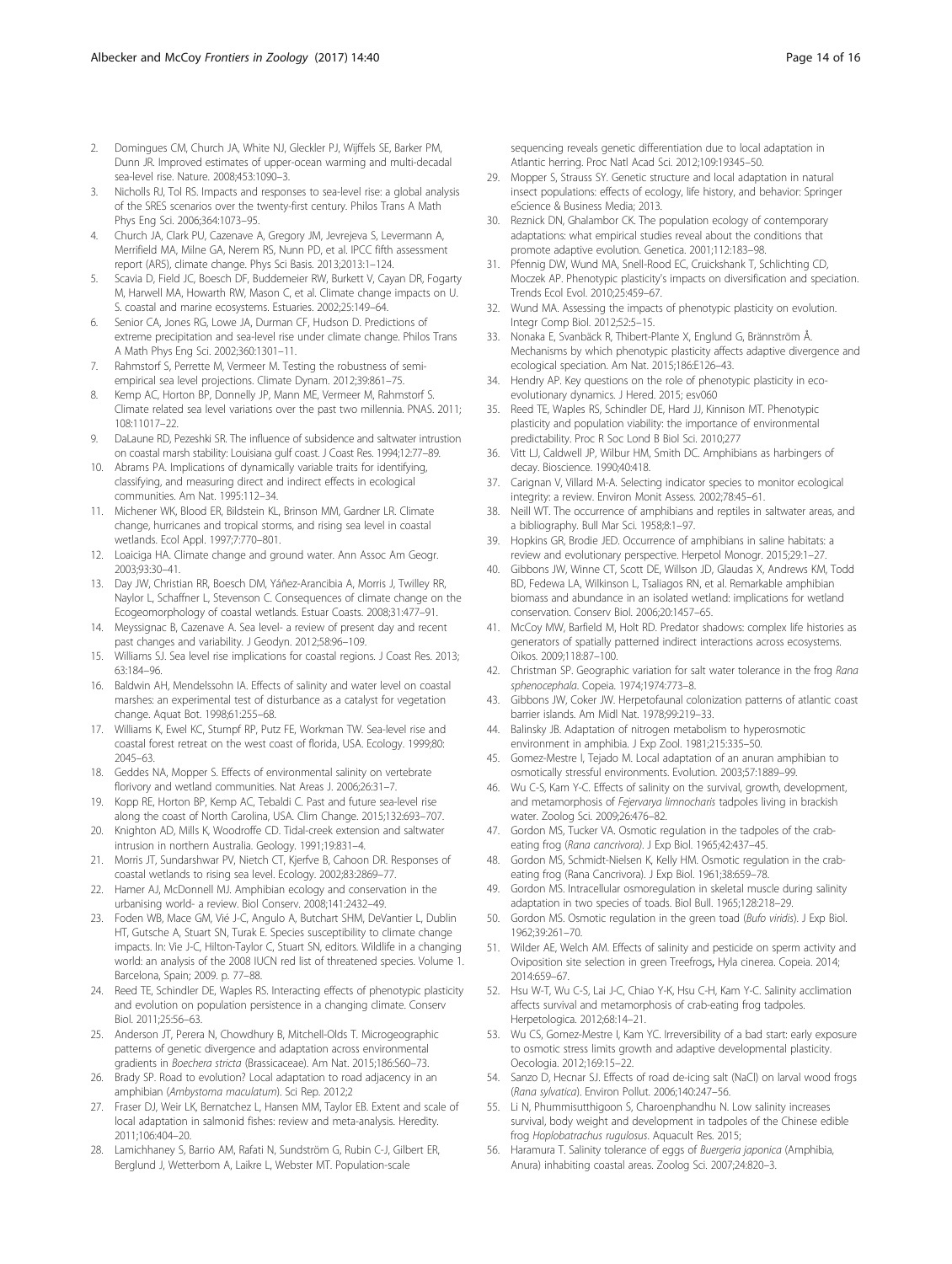- <span id="page-14-0"></span>57. Touchon JC. Hatching plasticity in two temperate anurans: responses to pathogen and predation cues. Can J Zool. 2006;84:556–63.
- 58. Wu CS, Yang WK, Lee TH, Gomez-Mestre I, Kam YC. Salinity acclimation enhances salinity tolerance in tadpoles living in brackish water through increased Na(+), K(+) -ATPase expression. J Exp Zool A Ecol Genet Physiol. 2014;321:57–64.
- 59. Uchiyama M, Yoshizawa H. Salinity tolerance and structure of external and internal gills in tadpoles of the crab-eating frog, Rana Cancrivora. Cell Tissue Res. 1992;267:35–44.
- 60. Dietz TH, Alvarado RH. Na and Cl transport across gill chamber epithelium of Rana catesbeiana tadpoles. Am J Physiol. 1974;226:764–70.
- 61. Haramura T. Use of oviposition sites by a Rhacophorid frog inhabiting a coastal area in Japan. J Herpetol. 2011;45:432–7.
- 62. Smith MJ, Shreiber ESG, Scroggie MP, Kohout M, Ough K, Potts J, Lennie R, Turnbull D, Jin C, Clancy T. Associations between anuran tadpoles and salinity in a landscape mosaic of wetlands impacted by secondary salinisation. Freshw Biol. 2006;52:75–84.
- 63. Dougherty CK, Smith GR. Acute effects of road de-icers on the tadpoles of three anurans. Appl Herpetol. 2006;3:87–93.
- 64. Christy MT, Dickman CR. Effects of salinity on tadpoles of the green and golden bell frog (Litoria aurea). Amphibia-Reptilia. 2002;23:1–11.
- 65. Bernabò I, Bonacci A, Coscarelli F, Tripepi M, Brunelli E. Effects of salinity stress on Bufo Balearicus and Bufo bufo tadpoles: tolerance, morphological gill alterations and Na(+)/K(+)-ATPase localization. Aquat Toxicol. 2013;132- 133:119–33.
- 66. Craft C, Clough J, Ehman J, Joye S, Park R, Pennings S, Guo H, Machmuller M. Forecasting the effects of accellerated sea-level rise on tidal marsh ecosystem services. Front Ecol Environ. 2009;7:73–8.
- 67. Kemp AC, Horton BP, Culver SJ, Corbett DR, Ovd P, Gehrels WR, Douglas BC, Parnell AC. Timing and magnitude of recent accelerated sea-level rise. Geology. 2009;37:1035–8.
- 68. Titus JG, Richman C. Maps of lands vulnerable to sea level rise: modeled elevations along the US Atlantic and gulf coasts. Climate Res. 2001;18:205–28.
- 69. Parkinson RW. Sea-level rise and the fate of tidal wetlands. J Coast Res. 1994;10:987–9.
- 70. Hintz WD, Relyea RA. Impacts of road deicing salts on the early-life growth and development of a stream salmonid: salt type matters. Environ Pollut. 2017;
- 71. Crother BI, Fontenot CL. Amphibian and reptile monitoring in the Ponchartrain-Maurepas region. In: Lake Pontchartrain Basin research program (PBRP); 2006. p. 35.
- 72. Heyer R, Donnelly MA, Foster M, Mcdiarmid R. Measuring and monitoring biological diversity: standard methods for amphibians: Smithsonian Institution; 2014.
- 73. Rader RB, Batzer DP, Wissinger SA. Bioassessment and management of north American freshwater wetlands: Wiley; 2001.
- 74. Tuberville TD, Willson JD, Dorcas ME, Gibbons JW. Herpetofaunal species richness of southeastern national parks. Southeast Nat. 2005;4:537–69.
- 75. Brown ME, Walls SC. Variation in salinity tolerance among larval anurans: implications for community composition and the spread of an invasive, non-native species. Copeia. 2013;2013:543–51.
- 76. Wells KD. The ecology and behavior of amphibians. Chicago: The University of Chicago Press; 2007.
- 77. Gosner KL. A simplified table for staging anuran embryos and larvae with notes on identification. Herpetologica. 1960:183–90.
- 78. Gordon MS, Tucker VA. Further observations on the physiology of salinity adaptation in the crab-eating frog (Rana Cancrivora). J Exp Biol. 1968;49:185–93.
- 79. R: a language and environment for statistical computing. In: R Core development team. 3.2.3 ed. Vienna: R Foundation for Statistical Computing; 2014.
- 80. Su Y-S, Yajima M. R2jags: using R to run 'JAGS': R package version 0.5–7; 2015.
- 81. Plummer M. Rjags: Bayesian graphical models using MCMC: R package version 3–15; 2015.
- 82. Plummer M, Best N, Cowles K, Vines K. CODA: convergence diagnosis and output analysis for MCMC. R News. 2006;6(1):7–11.
- 83. Gelman A, Carlin JB, Stern HS, Rubin DB. Bayesian data analysis. Texts in statistical science series. Boca Raton: Chapman & Hall/CRC; 2004.
- 84. Bennett JE, Racine-Poon A, Wakefield JC. MCMC for nonlinear hierarchical models. London, UK: Chapman and Hall; 1996.
- 85. Nicholls RJ, Cazenave A. Sea-level rise and its impact on coastal zones. Science. 2010;328:1517–20.
- 86. Bradshaw WE, Holzapfel CM. Climate change. Evolutionary response to rapid climate change. Science. 2006;312:1477–8.
- 87. Chen IC, Hill JK, Ohlemuller R, Roy DB, Thomas CD. Rapid range shifts of species associated with high levels of climate warming. Science. 2011;333:1024–6.
- 88. Davis MB, Shaw RG, Etterson JR. Evolutionary responses to changing climate. Ecology. 2005;86:1704–14.
- 89. Dawson TP, Jackson ST, House JI, Prentice IC, Mace GM. Beyond predictions: biodiversity conservation in a changing climate. Science. 2011;332:53–8.
- 90. Harley CD. Climate change, keystone predation, and biodiversity loss. Science. 2011;334:1124–7.
- 91. Moritz C, Agudo R. The future of species under climate change: resilience or decline? Science. 2013;341:504–8.
- 92. Parmesan C. Ecological and evolutionary responses to recent climate change. Annu Rev Ecol Evol Syst. 2006:637–69.
- 93. Walther G-R, Post E, Convey P, Menzel A, Parmesan C, Beebee TJC, Fromentin J-M, Hoegh-Guldberg O, Bairlein F. Ecological responses to recent climate change. Nature. 2002;416:389–95.
- 94. Thomas CD, Cameron A, Green RE, Bakkenes M, Beaumont LJ, Collingham YC, Erasmus BF, De Siqueira MF, Grainger A, Hannah L. Extinction risk from climate change. Nature. 2004;427:145–8.
- 95. Chown SL. Trait-based approaches to conservation physiology: forecasting environmental change risks from the bottom up. Philos Trans R Soc Lond B Biol Sci. 2012;367:1615–27.
- 96. Lewis OT. Climate change, species-area curves and the extinction crisis. Philos Trans R Soc Lond B Biol Sci. 2006;361:163–71.
- 97. Maclean IM, Wilson RJ. Recent ecological responses to climate change support predictions of high extinction risk. Proc Natl Acad Sci U S A. 2011; 108:12337–42.
- 98. Schwartz MW, Iverson LR, Prasad AM, Matthews SN, O'Connor RJ. Predicting extinctions as a result of climate change. Ecology. 2006;87:1611–5.
- 99. Stuart SN, Chanson JS, Cox NA, Young BE, Rodrigues AS, Fischman DL, Waller RW. Status and trends of amphibian declines and extinctions worldwide. Science. 2004;306:1783–6.
- 100. Traill LW, Lim ML, Sodhi NS, Bradshaw CJ. Mechanisms driving change: altered species interactions and ecosystem function through global warming. J Anim Ecol. 2010;79:937–47.
- 101. Davis MB, Shaw RG. Range shifts and adaptive responses to quaternary climate change. Science. 2001;292:673–9.
- 102. Holt R, Gomulkiewicz R. Conservation implications of niche conservatism and evolution in heterogeneous environments. In: Evolutionary conservation biology. Volume 2004: Cambridge University Press; 2004. p. 244–64.
- 103. Lawler JJ, Shafer SL, Bancroft BA, Blaustein AR. Projected climate impacts for the amphibians of the western hemisphere. Conserv Biol. 2010;24:38–50.
- 104. Hardy JD. Notes on the distribution of Mycrohyla carolinensis in southern Maryland. Herpetologica. 1953;8:162–6.
- 105. Hardy JDJ. Amphibians of the Chesapeake Bay region. Chesapeake Sci. 1972; 13:S123–8.
- 106. Gunzburger MS. Reproductive ecology of the green treefrog (Hyla cinerea) in northwestern Florida. Am Midl Nat. 2006;155:321–8.
- 107. Rios-López N. Effects of increased salinity on tadpoles of two anurans from a Caribbean coastal wetland in relation to their natural abundance. Amphibia-Reptilia. 2008;29:7–18.
- 108. Munsey LD. Salinity tolerance of the african Pipid frog, Xenopus laevis. Copeia. 1972;1972:584–6.
- 109. Ruibal R. The ecology of a brackish water population of Rana pipiens. Copeia. 1959;1959:315–22.
- 110. Wilbur HM. Complex life cycles. Annu Rev Ecol Syst. 1980;11:67–93.
- 111. Meteyer CU, Cole RA, Converse KA, Docherty DE, Wolcott M, Helgen JC, Levey R, Eaton-Poole L, Burkhart JG. Defining anuran malformations in the context of a developmental problem. J Iowa Acad Sci. 2000;107:72–8.
- 112. Burkhart JG, Helgen JC, Fort DJ, Gallagher K, Bowers D, Propst TL, Gernes M, Magner J, Shelby MD, Lucier G. Induction of mortality and malformation in Xenopus laevis embryos by water sources associated with field frog deformities. Environ Health Perspect. 1998;106:841.
- 113. Grant KP, Licht RL. Effects of ultraviolet radiation on life-history stages of anurans from Ontario, Canada. Can J Zool. 1995;73:2292–301.
- 114. Kiesecker JM, Blaustein AR. Influences of egg laying behavior on pathogenic infection of amphibian eggs. Conserv Biol. 1997;11:214–20.
- 115. Rohr JR, McCoy KA. A qualitative meta-analysis reveals consistent effects of atrazine on freshwater fish and amphibians. Environ Health Perspect. 2010; 2010:20–32.